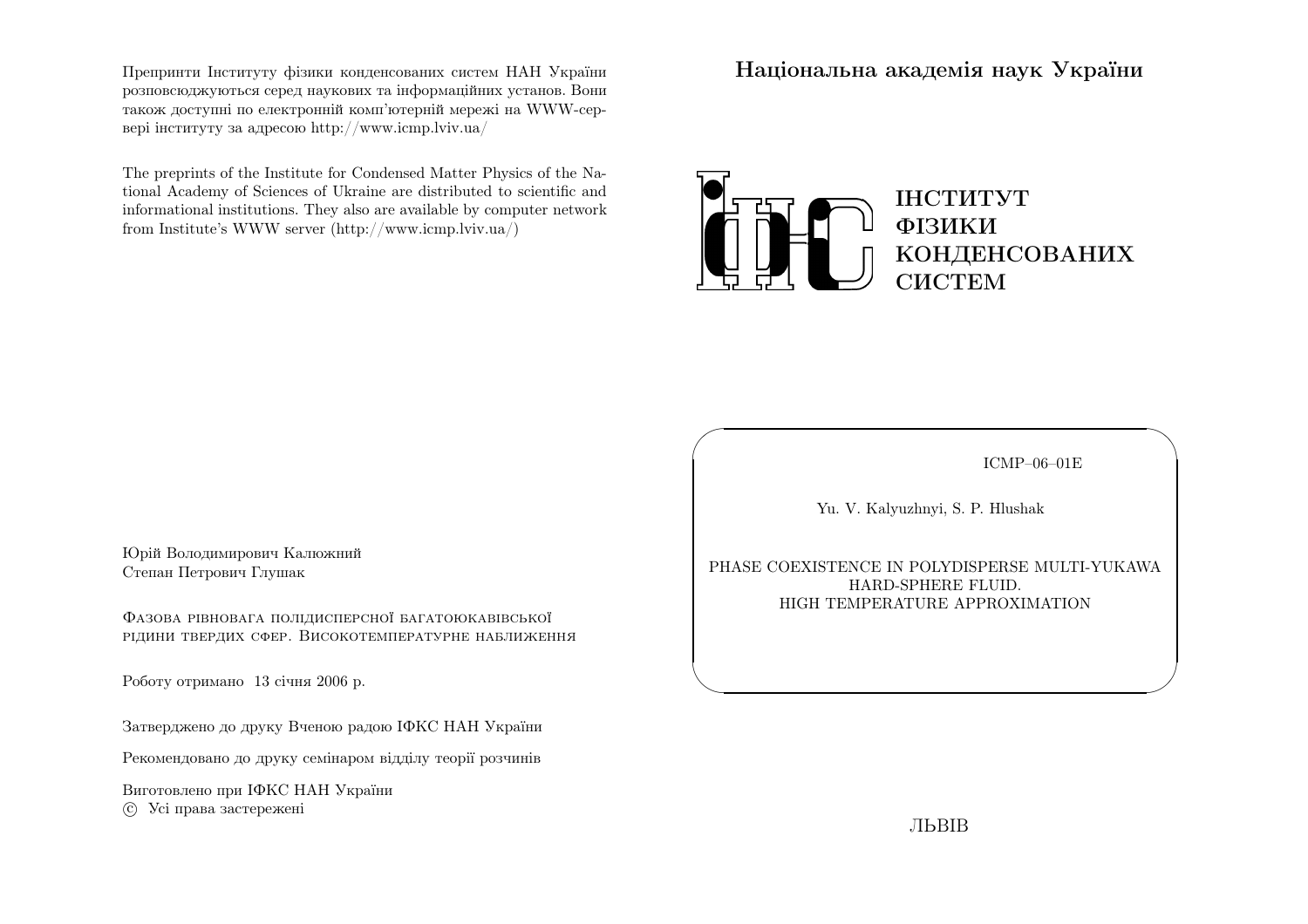### **УДК:** 532; 532.74; 532.772 PACS: 05.70.Ce; 61.20.Gy; 82.70.Dd

#### Фазова <sup>р</sup>iвновага полiдисперсної багатоюкавiвської <sup>р</sup>iдини твердих сфер. Високотемпературне наближення

#### Ю. В. Калюжний, С. П. Глушак

**Анотація.** Фазові властивості полідисперсної багатоюкавівської суміші твердих сфер вивчалися <sup>в</sup> рамках високотемпературного наближення. Показано, що дослiджуванi моделi <sup>у</sup> високотемпературному наближеннi належать до класу моделей iз "заокругленою" вiльною енергiєю, тобто моделей, термодинамiчнi властивостi яких визначаються скiнченною кiлькiстю моментiв. Використовуючи цю властивiсть, пораховано повну фазову дiаграму та функцiї розподiлу спiвiснуючих фаз для кiлькох моделей полiдисперсних <sup>р</sup>iдин. Зокрема, полiдисперсну одноюкавiвську сумiш твердих сфер та <sup>р</sup>iдину <sup>з</sup> взаємодiєю Леннарда-Джонса <sup>з</sup> полiдисперснiстю енергiйвзаємодiї та розмiрiв, або тiльки <sup>з</sup> полiдисперснiстю за розмiрами.

#### Phase coexistence in polydisperse multi-Yukawa hard-sphere fluid. High temperature approximation

#### Yu. V. Kalyuzhnyi, S. P. Hlushak

Abstract. High temperature approximation (HTA) is used to describe the <sup>p</sup>hase behavior of the polydisperse multi-Yukawa hard-sphere fluid mixture. It is demonstrated that in the frames of the HTA the model belongs to the class of "truncatable free energy models", i.e. the models with thermodynamical properties (Helmholtz free energy, chemical potential and pressure) defined by the finite number of generalized moments. Using this property we were able to calculate complete <sup>p</sup>hase diagram (i.e., cloud and shadow curves as well as binodals) and distribution functions of the coexisting <sup>p</sup>hases of several different models of polydisperse fluids. In particular, we consider polydisperse one-Yukawa hard-sphere mixture with factorizable Yukawa coefficients and polydisperse Lennard-Jones (LJ) mixture with interaction energy parameter and/or size polydispersity. To validate the accuracy of the HTA we compare theoretical results with previously published results of more advanced mean spherical approximation (MSA) for the one-Yukawa model and with Monte Carlo (MC) computer simulation results of Wilding et al. We find that overall predictions of the HTA are in reasonable agreement with predictions of theMSA and MC.

## Подається <sup>в</sup> Журнал хiмiчної фiзикиSubmitted to Journal of Chemical Physics

 c Iнститут фiзики конденсованих систем <sup>2006</sup>Institute for Condensed Matter Physics <sup>2006</sup>

# 1. Introduction

Understanding of the effects of polydispersity on the <sup>p</sup>hase behavior, <sup>p</sup>hase boundaries and fractionation of colloidal and polymeric fluids are of both fundamental and practical importance. Most of industrially important colloidal and polymeric materials are intrinsically polydisperse, i.e. each particle in the system is unique in size, charge, shape, chain length, etc. Usually in theoretical descriptions such systems are viewed as <sup>a</sup> mixture with infinite number of components, which offer very rich <sup>p</sup>hase behavior with possibly new <sup>p</sup>hases and new <sup>p</sup>hase transitions. The main obstacle in theoretical studies of the <sup>p</sup>hase behavior in polydisperse systems is due to the fact that now one have to deal with the infinite number of equations for coexisting <sup>p</sup>hases. To deal with this problem several methods have been proposed [1,2] and used recently [1,3–5] to study <sup>p</sup>hase behavior of the number of model polydisperse systems. However none of these studies goes in their sophistication beyond the van der Waals (vdW) [1,3] or the Onsager [5] level of description. In spite of the fact that <sup>a</sup> basic formalism for polydisperse systems has been developed already some time ago [6], only recently several studies, which account correlations on the level of the mean spherical approximation (MSA), have been published. These include polydisperse hard-sphere mixtures with one-Yukawa [7], Coulomb [8–10], and sticky [11] interactions outside the hard core. In the case of Yukawa and sticky potentials application of the MSA is restricted to the systems with factorized version of interaction, i.e. the matrix of the coefficients describing the strength of the corresponding interaction is factorized into the product of two vectors. The models, studied in these publications in the frames of the MSA belong to the family of so-called 'truncatable' free energy models [2]. These are the models with Helmholtz free energy being completely defined by <sup>a</sup> finite number of generalized moments of the corresponding distribution function. This feature allows one to map the infinite set of equations forthe <sup>p</sup>hase equilibria onto <sup>a</sup> finite set of equations for the moments.

In this paper we propose hight temperature approximation (HTA) for polydisperse multi-Yukawa hard-sphere fluid. We demonstrate that within HTA this system belongs to the family of truncatable free energy models. Unlike MSA HTA includes correlations on the level of the hard-sphere system, however it is not restricted to the case of factorized one-Yukawa potential only. The latter feature <sup>g</sup>ives us more flexibility in choosing the systems to be studied. To verify the accuracy of the theory we calculate the full <sup>p</sup>hase diagram (including binodals, cloud andshadow curves, distribution functions of the coexisting <sup>p</sup>hases) for poly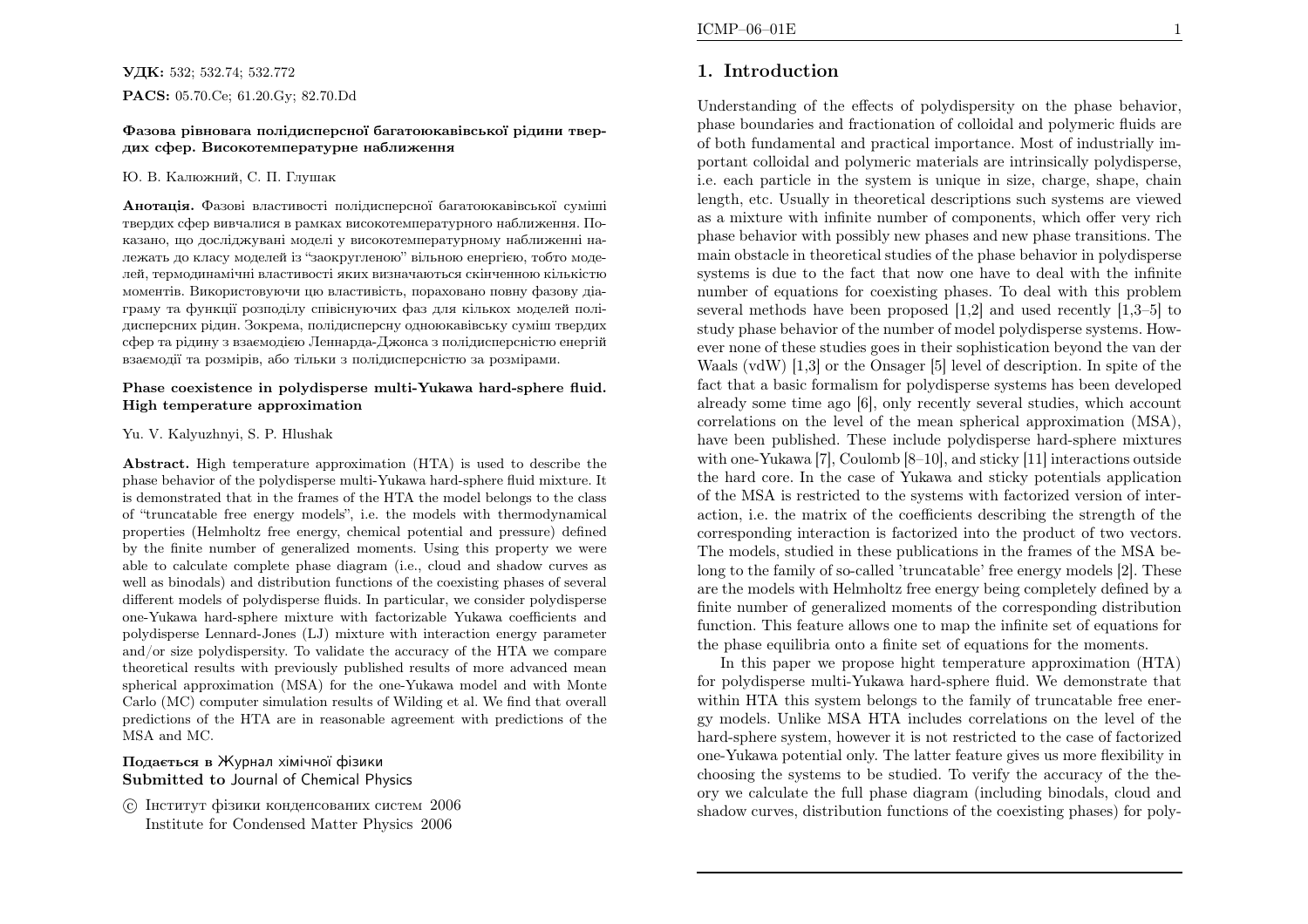disperse one-Yukawa hard-sphere fluid and polydisperse Lennard-Jonesfluid and compare our results with corresponding results of the MSA [7] and Monte Carlo (MC) method [4,12]. The paper is organized as follows:

## 2. Phase equilibrium conditions

In dealing with polydisperse fluids it is convenient to start with the version of the system with arbitrary but finite number of componentsand on the final step switch all the expressions to polydisperse case.

### 2.1. Multicomponent case

We consider p-component system with q coexisting phases. Each phase consists of  $N_i^{(\alpha)}$  particles of species i and occupies the volume  $V^{(\alpha)}$ , where the upper index  $\alpha$  denote the phase. It is assumed that the total number of the particles  $N_i^{(0)}$  of species i and total volume  $V^{(0)}$  of the system are held constant, i.e.

$$
V^{(0)} = \sum_{\alpha=1}^{q} V^{(\alpha)} \tag{1}
$$

$$
N_i^{(0)} = \sum_{\alpha=1}^q N_i^{(\alpha)}, \quad i = 1, \dots, p. \tag{2}
$$

Hereafter the value of the upper index  $\alpha = 0$  denotes the properties of the parent <sup>p</sup>hase, which under certain conditions can be separated into $q$  coexisting phases. Helmholtz free energy  $A$  of such system is

$$
A = \sum_{\alpha=1}^{q} A^{(\alpha)}\left(T, V^{(\alpha)}, \left\{N_i^{(\alpha)}\right\}\right) \tag{3}
$$

where  $A^{(\alpha)}(\ldots)$  is Helmholtz free energy of the phase  $\alpha$  and  $\left\{N_i^{(\alpha)}\right\}$ denotes the set  $N_1^{(\alpha)}, N_2^{(\alpha)}, ..., N_p^{(\alpha)}$ . At equilibrium the free energy (3) has its minimum value provided that conditions (1) and (2) are satisfied. Using Lagrange multiplier method we recover well known <sup>p</sup>hase equilibrium conditions for multicomponent system

$$
\mu_i^{(1)}\left(T, V^{(1)}, \left\{N_i^{(1)}\right\}\right) = \ldots = \mu_i^{(q)}\left(T, V^{(q)}, \left\{N_i^{(q)}\right\}\right),
$$
\n(4)\n  
\n
$$
i = 1, \ldots, p,
$$

and

$$
P^{(1)}\left(T, V^{(1)}, \left\{N_i^{(1)}\right\}\right) = \ldots = P^{(q)}\left(T, V^{(q)}, \left\{N_i^{(q)}\right\}\right). \tag{5}
$$

where  $\mu_i^{(\alpha)}$  is the chemical potential of the particles of species i in the phase  $\alpha$  and  $P^{(\alpha)}$  is the pressure of the phase  $\alpha$ . Solution of this set of  $(p+1)(q-1)$  equations together with the set of  $p+1$  additional conditions (1) and (2) will give us  $(p+1)q$  unknowns  $N_i^{(\alpha)}, V^{(\alpha)}, i =$  $1, \ldots, p, \alpha = 1, \ldots, q$ . Note, that each phase will differ not only by its volume, but also by its distribution of the particles of different species.

### 2.2. Polydisperse case

To extend the <sup>p</sup>hase equilibrium conditions (5) and (5) to the case of polydisperse system it is more convenient to use instead of the set of variables  $V^{(\alpha)}$  and  $N_i^{(\alpha)}$  the set, which includes the density of the phase  $\alpha$ ,  $\rho^{(\alpha)} = N^{(\alpha)}/V^{(\alpha)}$ , and two types of the fractions, i.e.

$$
x_i^{(\alpha)} = N_i^{(\alpha)}/N^{(\alpha)} \tag{6}
$$

$$
x^{(\alpha)} = N^{(\alpha)}/N^{(0)}, \tag{7}
$$

where

$$
N^{(\alpha)} = \sum_{i=1}^{n} N_i^{(\alpha)}.
$$
\n(8)

Now the set of equilibrium conditions (5) and (5) together with additional constrains (1) and (2) can be recast in the following form

$$
\mu_i^{(1)}\left(T,\rho^{(1)},\left\{x_i^{(1)}\right\}\right) = \ldots = \mu_i^{(q)}\left(T,\rho^{(q)},\left\{x_i^{(q)}\right\}\right),\qquad(9)
$$

$$
P^{(1)}\left(T,\rho^{(1)},\left\{x_i^{(1)}\right\}\right) = \ldots = P^{(q)}\left(T,\rho^{(q)},\left\{x_i^{(q)}\right\}\right), \quad (10)
$$

$$
v^{(0)} = \sum_{\alpha=1}^{q} v^{(\alpha)} x^{(\alpha)}, \tag{11}
$$

$$
x_i^{(0)} = \sum_{\alpha=1}^q x_i^{(\alpha)} x^{(\alpha)}, \tag{12}
$$

with the fractions  $x_i^{(\alpha)}$  satisfying the following normalizing condition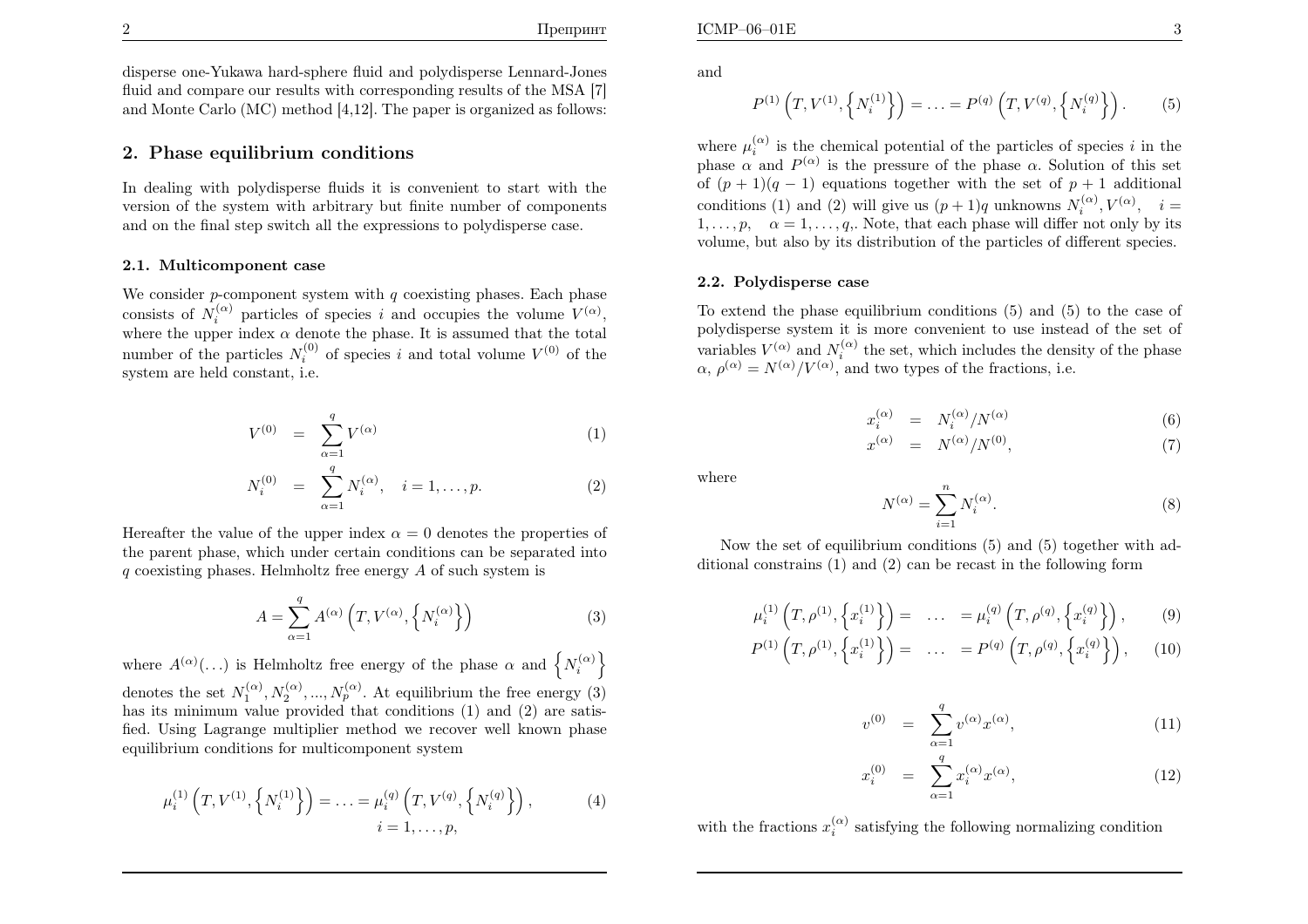$$
\mathcal{L}(\mathcal{L}(\mathcal{L})) = \mathcal{L}(\mathcal{L}(\mathcal{L}))
$$

$$
\sum_{i=1}^{n} x_i^{(\alpha)} = 1,\t\t(13)
$$

where  $v^{(0)} = 1/\rho^{(0)}$  and  $v^{(\alpha)} = 1/\rho^{(\alpha)}$ .

Now extension of the <sup>p</sup>hase equilibrium conditions to the case of polydisperse system is straightforward and can be achieved by switching from discrete species index i to its continuous counterpart  $\xi$  via the following substitution rule [18]

$$
x_i \to F(\xi) d\xi,\tag{14}
$$

with  $F(\xi)$  being a positive distribution function normalized to 1. It should be pointed out that  $\xi$  can be multidimensional. Due to this substitution, summations over i in (9)-(13) become integrations over  $\xi$  and thermodynamic properties become *functionals* of the distribution function  $F(\xi)$ , which we will indicate by the square brackets. We have

$$
\mu^{(1)}\left(\xi, T, \rho^{(1)}, \left[F^{(1)}\left(\xi\right)\right]\right) = \dots = \mu^{(q)}\left(\xi, T, \rho^{(q)}, \left[F^{(q)}\left(\xi\right)\right]\right)
$$
\n
$$
P^{(1)}\left(T, \rho^{(1)}, \left[F^{(1)}\left(\xi\right)\right]\right) = \dots = P^{(q)}\left(T, \rho^{(q)}, \left[F^{(q)}\left(\xi\right)\right]\right). \tag{16}
$$

$$
v^{(0)} = \sum_{\alpha=1}^{q} v^{(\alpha)} x^{(\alpha)}, \tag{17}
$$

$$
F^{(0)}(\xi) = \sum_{\alpha=1}^{q} F^{(\alpha)}(\xi) x^{(\alpha)}, \qquad (18)
$$

$$
\int F^{(\alpha)}(\xi) d\xi = 1.
$$
\n(19)

Formally the set of relations (15)-(19) form <sup>a</sup> closed set of equationsfor the unknowns  $\rho^{(\alpha)}$ ,  $x^{(\alpha)}$  and  $F^{(\alpha)}(\xi)$ , which can be solved as soon as expressions for the thermodynamical properties of the correspondingpolydisperse system at hand will be available.

At present this problem seems to be solvable only for the so-called truncatable free energy models, i.e. these models, for which thermodynamic properties can be represented by <sup>a</sup> finite number of (generalized)moments of the distribution function  $F(\xi)$ .

### 2.3. Two-phase equilibrium conditions for the free energy truncatable models

In this section we will consider two-phase equilibrium conditions specialized to the case of truncatable free energy models. In our consideration we will follow the genera<sup>l</sup> scheme developed by Bellier-Castella et al. [1]. We assume that thermodynamical properties of the model depends on $K+1$  generalized moments  $m_0, m_1, ..., m_K$ , which are defined as follows

$$
m_k = \rho \int d\xi \; m_k(\xi), \qquad k \neq 0 \tag{20}
$$

and  $m_0 = \rho$ .

Now the set of the conditions (15)- (19) takes the following form

$$
\mu^{(1)}\left(\xi, T, \left\{m_k^{(1)}\right\}\right) = \mu^{(2)}\left(\xi, T, \left\{m_k^{(2)}\right\}\right),\tag{21}
$$

$$
P^{(1)}\left(T, \left\{m_k^{(1)}\right\}\right) = P^{(2)}\left(T, \left\{m_k^{(2)}\right\}\right). \tag{22}
$$

$$
\rho^{(2)}F^{(2)}(\xi) = \frac{\rho^{(1)} - \rho^{(2)}}{\rho^{(1)} - \rho^{(0)}} \rho^{(0)}F^{(0)}(\xi) + \frac{\rho^{(2)} - \rho^{(0)}}{\rho^{(1)} - \rho^{(0)}} \rho^{(1)}F^{(1)}(\xi), \qquad (23)
$$

$$
\int F^{(\alpha)}(\xi) d\xi = 1.
$$
\n(24)

where  $\{m_k^{(\alpha)}\}$  denotes the set  $m_0^{(\alpha)}, m_1^{(\alpha)}, ..., m_K^{(\alpha)}\}$ 

 Condition on the equality of the chemical potentials in two <sup>p</sup>hases (21) can be written in terms of the excess values of the chemical potentials  $\mu_{ex}^{(\alpha)}$ 

$$
\ln\left(\frac{F^{(1)}(\xi)\,\rho^{(1)}}{F^{(2)}(\xi)\,\rho^{(2)}}\right) = \Delta\mu_{ex}\left(\xi, T, \left\{m^{(1)}\right\}, \left\{m^{(2)}\right\}\right),\tag{25}
$$

where

$$
\Delta \mu_{ex} \left( \xi, T, \left\{ m^{(1)} \right\}, \left\{ m^{(2)} \right\} \right) \n= \mu_{ex}^{(2)} \left( \xi, T, \left\{ m^{(2)} \right\} \right) - \mu_{ex}^{(1)} \left( \xi, T, \left\{ m^{(1)} \right\} \right).
$$
\n(26)

This allows us to relate distribution functions  $F^{(\alpha)}(\xi)$  in the two different phases

$$
F^{(1)}(\xi) = F^{(2)}(\xi) A_{12}(\xi, T, \{m^{(1)}\} \{m^{(2)}\}), \qquad (27)
$$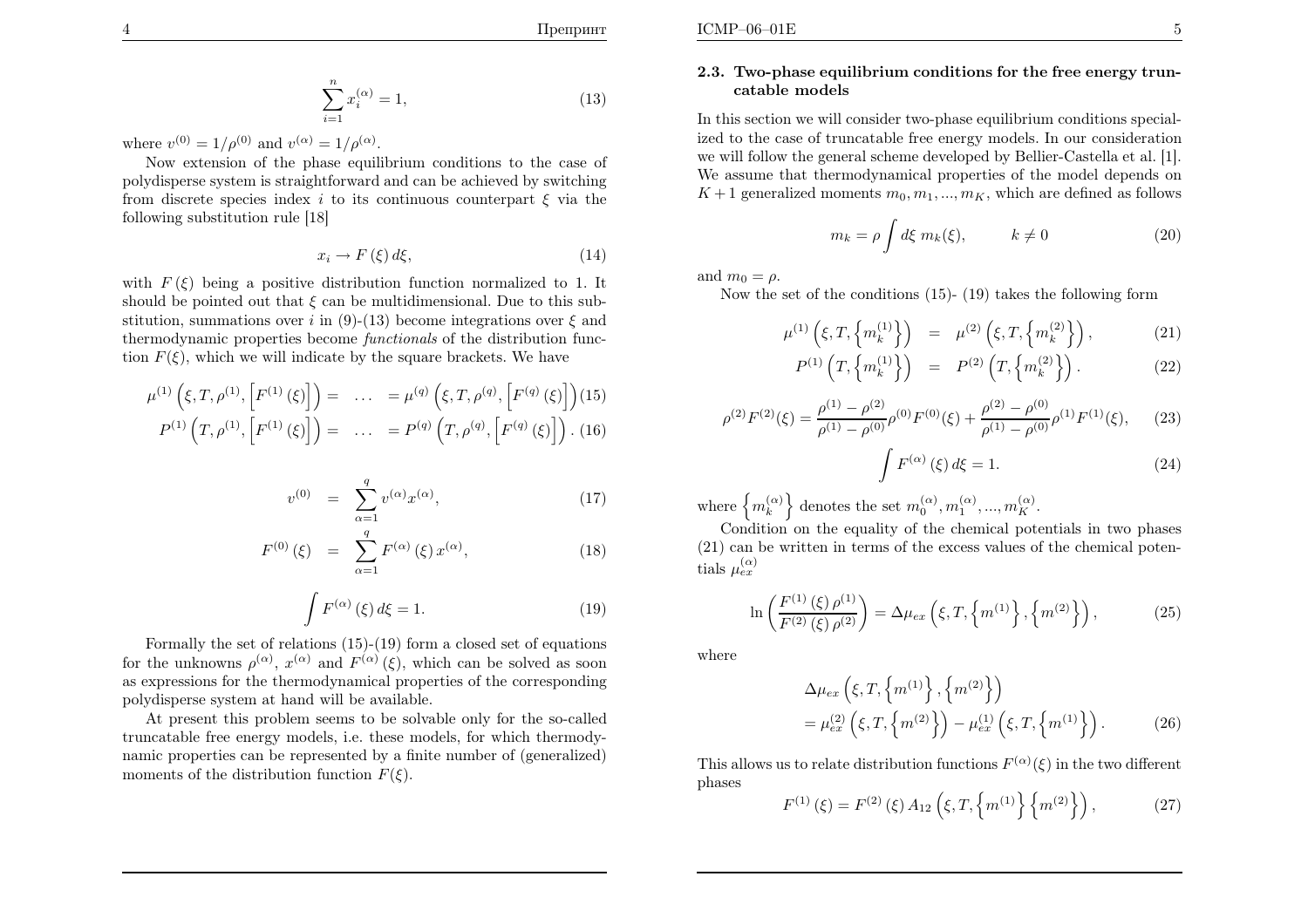where

$$
A_{12}\left(\xi, T, \left\{m^{(1)}\right\} \left\{m^{(2)}\right\}\right) = \frac{\rho^{(2)}}{\rho^{(1)}} \exp\left[\Delta \mu_{ex}\left(\xi, T, \left\{m^{(1)}\right\} \left\{m^{(2)}\right\}\right)\right],
$$
(28)

Taking into account  $(23)$ ,  $(27)$  and definition  $(20)$  we get

$$
F^{(1)}(\xi) = F^{(0)}(\xi) H(\xi, T, m_0^{(2)}, \{m^{(1)}\} \{m^{(0)}\}), \qquad (29)
$$

$$
m_k^{(2)} = \frac{\rho^{(1)} - \rho^{(2)}}{\rho^{(1)} - \rho^{(0)}} m_k^{(0)} + \frac{\rho^{(2)} - \rho^{(0)}}{\rho^{(1)} - \rho^{(0)}} m_k^{(1)},
$$
\n(30)

where

$$
H\left(\xi, T, m_0^{(2)}, \{m^{(1)}\}\{m^{(0)}\}\right) =
$$
  
= 
$$
\frac{\left(\rho^{(1)} - \rho^{(2)}\right) A_{12} \left(\xi, T, m_0^{(2)}, \{m^{(1)}\}\{m^{(0)}\}\right)}{\left(\frac{\rho^{(2)}\rho^{(1)}}{\rho^{(0)}} - \rho^{(2)}\right) + \left(\rho^{(1)} - \frac{\rho^{(2)}\rho^{(1)}}{\rho^{(0)}}\right) A_{12} \left(\xi, T, m_0^{(2)}, \{m^{(1)}\}\{m^{(0)}\}\right)}.
$$
(31)

Note that H and  $A_{12}$  depend on the all moments of the phases 0 and  $A_{12}$  and  $A_{13}$  are not contained by the phases 0 and the phase of the phase of the phase of the phase of the phase of the phase of the phase of th 1 and only on the zero moment (density) of the <sup>p</sup>hase 2, since all the rest of the moments of the second <sup>p</sup>hase are connected to the momentsof the <sup>p</sup>hases <sup>0</sup> and <sup>1</sup> via relation (30)

 Now the set of equations (21) and (22) can be solved in terms of the moments of coexisting <sup>p</sup>hases. The corresponding set of equationsfollows from the definition (20)

$$
m_k^{(1)} = m_0^{(1)} \int d\xi m_k^{(1)}(\xi) F^{(0)}(\xi) H\left(\xi, T, m_0^{(2)}, \left\{m^{(1)}\right\} \left\{m^{(0)}\right\}\right) (32)
$$

where  $k = 1, 2, ..., K$ . Equation (32) together with the equation for the equality of the pressure in both <sup>p</sup>hases

$$
P^{(1)}\left(\xi, T, \left\{m^{(1)}\right\} \left\{m^{(0)}\right\}\right) = P^{(2)}\left(\xi, T, m_0^{(2)}, \left\{m^{(1)}\right\} \left\{m^{(0)}\right\}\right) \tag{33}
$$

and normalizing condition (24) for either  $\alpha = 1$  or  $\alpha = 2$  form a closed set of equations for  $K+2$  unknowns  $\{m^{(1)}\}, m_0^{(2)}$ . Thus solution of the set of equations (24), (32), (33) for a given temperature  $T$ , density of the parent phase  $\rho^{(0)}$ , and parent distribution function  $F^{(0)}(\xi)$  gives the coexisting densities  $\rho^{(\alpha)}$  of the two daughter phases and corresponding distribution functions  $F^{(\alpha)}(\xi)$ ,  $\alpha = 1, 2$ . The coexistence densities for different tem-peratures fix binodals, which are terminated at <sup>a</sup> temperature for which

the density of one of the phases is equal to the density  $\rho^{(0)}$  of the par ent <sup>p</sup>hase; these termination points form the so-called cloud and shadow curves which thus represent an envelope for the binodals. Cloud and shadow curves intersect at the critical point, which is characterized bythe critical temperature  $T_{cr}$  and critical density  $\rho_{cr} = \rho^{(1)} = \rho^{(2)} = \rho^{(0)}$ . Thus only for  $\rho^{(0)} = \rho_{cr}$  the two branches of the binodal meet at the critical point.

By definition, states located on the cloud curve are characterized that they coexist with <sup>a</sup> state (localized on the shadow curve) where an infinitely small amount of the other <sup>p</sup>hase emerges. Thus the cloud and shadow curves can be obtained as special solutions of the genera<sup>l</sup> <sup>p</sup>hase coexistence problem, when the properties of one <sup>p</sup>hase are equa<sup>l</sup> to the properties of the parent <sup>p</sup>hase: assuming, e.g., the second <sup>p</sup>hase to be thecloud phase, i.e.  $\rho^{(2)} = \rho^{(0)}$ , and following the scheme presented above we will end up with the same set of equations, (24), (32), (33), but with $\rho^{(2)}$  and  $F^{(2)}(\xi)$  substituted by  $\rho^{(0)}$  and  $F^{(0)}(\xi)$ , respectively. Note that  $F^{(2)}(\xi) = F^{(0)}(\xi)$  is now known, but  $\rho^{(0)}$  is unknown; it is obtained from the solution of the appropriately modified set of equations (24), (32), (33).

## 3. Thermodynamical properties of the multi-Yukawahard-sphere fluid

We consider the fluid with interparticle pair potential represented by themulti-Yukawa hard-sphere potential

$$
V_{ij}(r) = \begin{cases} \infty, & \text{for } r \le \sigma_{ij}, \\ -\frac{\epsilon_0}{r} \sum_{n}^{N_Y} \sum_{m}^{M} \frac{(-1)^{m-1}}{z_n} A_i^{(nm)} A_j^{(nm)} e^{-z_n(r-\sigma_{ij})} & (34) \\ \text{for } r > \sigma_{ij}, \end{cases}
$$

where  $\sigma_{ij} = (\sigma_i + \sigma_j)/2$  and  $\sigma_i$  is the hard-sphere diameter of the particle of species <sup>i</sup>.

The form suggested for the potential (34) is very flexible and can be used to model <sup>a</sup> large variety of the realistic potentials by appropriatechoice for the coefficients  $A_i^{nm}$  and  $z_n$  [16,17].

#### 3.1. High temperature approximation

The high temperature approximation (HTA), applied in this study, will be obtained using Gibbs-Bogoliubov inequality [19]

$$
A - A_0 \le \langle (H - H_0) \rangle_0. \tag{35}
$$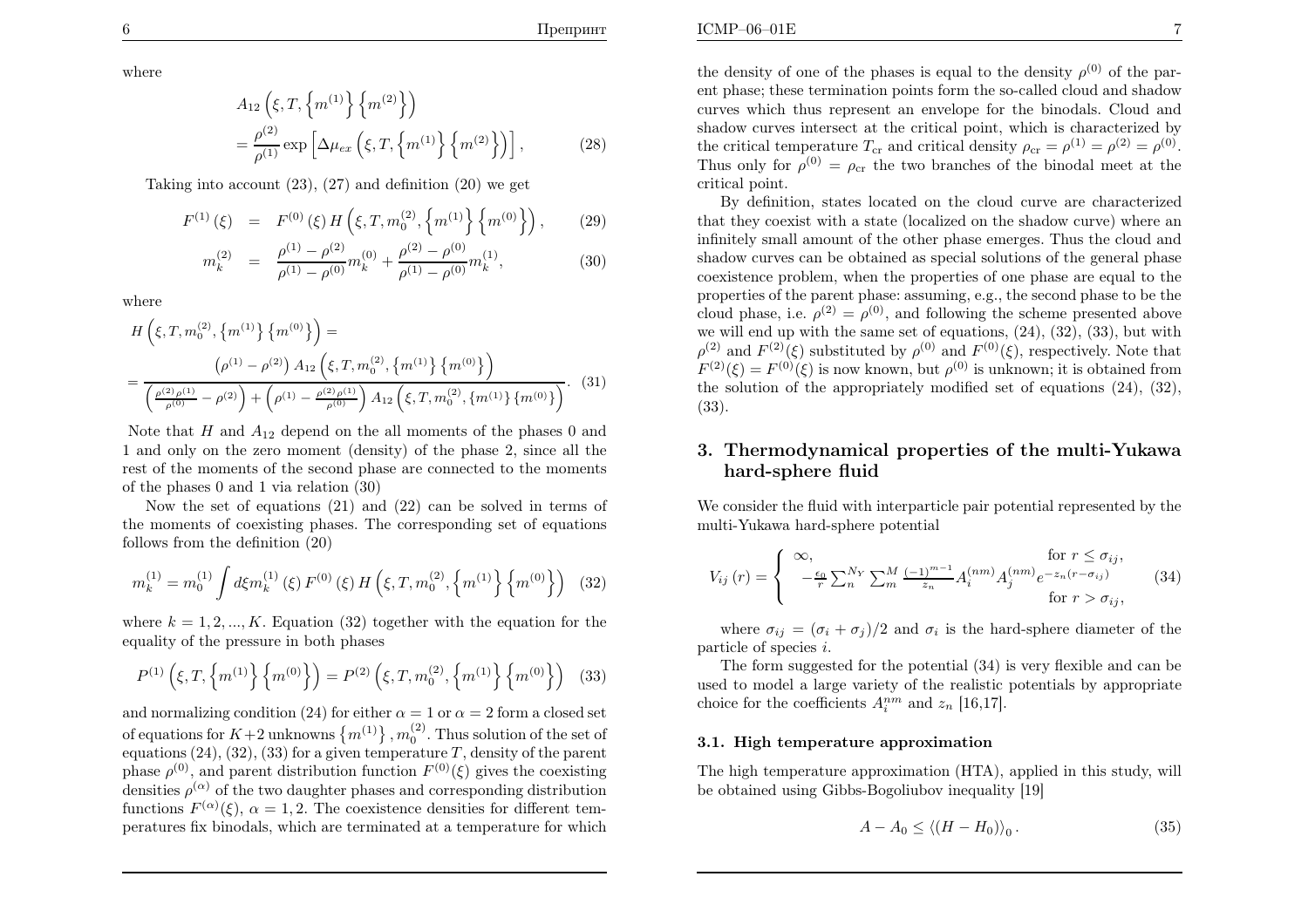Choosing the hard-sphere system to be <sup>a</sup> reference system and using the upper limit of this inequality we recover HTA

$$
\frac{\beta A}{V} = \frac{\beta A_{HS}}{V} + 2\pi\beta \sum_{i} \sum_{j} \rho_{i} \rho_{j} \int_{0}^{\infty} dr r^{2} V_{ij}(r) g_{ij}^{HS}(r). \tag{36}
$$

where  $g_{ij}^{HS}(r)$  is the hard-sphere radial distribution function. Substitut-ing into (36) expression for the pair potential (34) we have

$$
\frac{\beta A}{V} = \frac{\beta A_{HS}}{V}
$$
(37)  

$$
-2\pi \beta \epsilon_0 \sum_{i} \sum_{j} \rho_i \rho_j \sum_{n}^{N_Y} \sum_{m}^{M} \frac{(-1)^{m-1}}{z_n} A_i^{(nm)} A_j^{(nm)} \tilde{G}_{ij}^{HS}(z_n).
$$

where  $\tilde{G}_{ij}^{HS}(z_n)$  is the Laplace transform of hard-sphere radial distribu-tion function

$$
\tilde{G}_{ij}^{(HS)}(z_n) = e^{z_n \sigma_{ij}} \int_0^\infty dr r e^{-z_n r} g_{ij}^{(HS)}(r).
$$
 (38)

We will be using here Percus-Yewick approximation for hard-sphere radial distribution function, since analytical expression for its Laplace transform is known [20,21]

$$
\tilde{G}_{ij}^{(HS)}(z_n) = \text{...} \quad \text{...} \quad \text{...} \quad \text{...} \quad \text{...} \quad \text{...} \quad \text{...} \quad \text{...} \quad \text{...} \quad \text{...} \quad \text{...} \quad \text{...} \quad \text{...} \quad \text{...} \quad \text{...} \quad \text{...} \quad \text{...} \quad \text{...} \quad \text{...} \quad \text{...} \quad \text{...} \quad \text{...} \quad \text{...} \quad \text{...} \quad \text{...} \quad \text{...} \quad \text{...} \quad \text{...} \quad \text{...} \quad \text{...} \quad \text{...} \quad \text{...} \quad \text{...} \quad \text{...} \quad \text{...} \quad \text{...} \quad \text{...} \quad \text{...} \quad \text{...} \quad \text{...} \quad \text{...} \quad \text{...} \quad \text{...} \quad \text{...} \quad \text{...} \quad \text{...} \quad \text{...} \quad \text{...} \quad \text{...} \quad \text{...} \quad \text{...} \quad \text{...} \quad \text{...} \quad \text{...} \quad \text{...} \quad \text{...} \quad \text{...} \quad \text{...} \quad \text{...} \quad \text{...} \quad \text{...} \quad \text{...} \quad \text{...} \quad \text{...} \quad \text{...} \quad \text{...} \quad \text{...} \quad \text{...} \quad \text{...} \quad \text{...} \quad \text{...} \quad \text{...} \quad \text{...} \quad \text{...} \quad \text{...} \quad \text{...} \quad \text{...} \quad \text{...} \quad \text{...} \quad \text{...} \quad \text{...} \quad \text{...} \quad \text{...} \quad \text{...} \quad \text{...} \quad \text{...} \quad \text{...} \quad \text{...} \quad \text{...} \quad \text{...} \quad \text{...} \quad \text{...} \quad \text{...} \quad \text{...} \quad \text{...} \quad \text{...} \quad \text{...} \quad \text{...} \quad \text{...} \quad \text{...} \quad \text{...} \quad \text{...} \quad \text{...} \quad \text{...} \quad \text{...} \quad \text{...} \quad \
$$

where

$$
\tilde{D}_0^{(n)} = \Delta^2 - \frac{2\pi}{z_n} \left( 1 + \frac{1}{2}\pi m_3 \right) \left( m_0^{(n)} + \frac{1}{2}m_2 \right)
$$

$$
-2\pi \left\{ \Delta m_1^{(n)} + \frac{1}{4}\pi \left[ m_2^{(n)} \left( m_2 + 2m_0^{(n)} \right) - \left( m_1^{(n)} \right)^2 \right] \right\}, \qquad (40)
$$

$$
m_l = \sum_{k} \rho_k m_l(k); \quad m_l(k) = \sigma_k^l,
$$
\n(41)

$$
m_l^{(n)} = \sum_k \rho_k m_l^{(n)}(k); \quad m_l^{(n)}(k) = \sigma_k^l \varphi(z_n, \sigma_k), \tag{42}
$$

$$
\Delta = 1 - \pi m_3 / 6, \tag{43}
$$

$$
\varphi(z_n, \sigma) = \frac{1}{z_n^2} \left( 1 - z_n \sigma - e^{-z_n \sigma} \right) \tag{44}
$$

 To extend the expressions for thermodynamical properties for polydisperse case it is convenient to represent expression for Helmholtz freeenergy (38) in terms of the moments. Introducing in addition to already existing moments  $m_l$  and  $m_l^{(n)}$  one more

$$
m_l^{(nm)} = \sum_k \rho_k m_l^{(nm)}(k); \quad m_l^{(nm)}(k) = \sigma_k^l A_k^{(nm)}, \tag{45}
$$

we have

$$
\frac{\beta A}{V} = \frac{\beta A_{HS}}{V} - 2\pi \beta \epsilon_0 \sum_{n}^{N_Y} \sum_{m}^{M} \frac{(-1)^{m-1} Q_0^{(nm)}}{z_n^3 \tilde{D}_0^{(n)}} \tag{46}
$$

where

$$
Q_0^{(nm)} = \left[ \Delta + \pi \left( m_3 + \frac{1}{2} z_n m_2^{(n)} \right) \right] \left[ \left( m_0^{(nm)} \right)^2 + \left( m_1^{(nm)} \right)^2 \right] + z_n \left( \Delta - \pi m_1^{(n)} \right) m_0^{(nm)} m_1^{(nm)}.
$$
\n(47)

Differentiating expression for Helmholtz free energy (46) with respect to the density we will have the following expression for the chemical potential

$$
\beta \mu_k = \frac{\partial}{\partial \rho_k} \left( \frac{\beta A}{V} \right) = \beta \mu_k^{(HS)} - 2\pi \beta \epsilon_0 \sum_n^N \sum_m^M \frac{(-1)^{m-1}}{z_n^3 \tilde{D}_0^{(n)}} \left( \frac{\partial Q_0^{(nm)}}{\partial \rho_k} \right) - \frac{Q_0^{(nm)}}{z_n^2 \tilde{D}_0^{(n)}} \frac{\partial \tilde{D}_0^{(n)}}{\partial \rho_k} \right), \tag{48}
$$

where

$$
\frac{\partial Q_0^{(nm)}}{\partial \rho_k} = \frac{1}{2} \pi \left( \frac{5}{3} m_3(k) + z_n m_2^{(n)}(k) \right) \left[ \left( m_0^{(nm)} \right)^2 + \left( m_1^{(nm)} \right)^2 \right]
$$

$$
+ 2 \left[ m_0^{(nm)} m_0^{(nm)}(k) + m_1^{(nm)} m_1^{(nm)}(k) \right] \left[ \Delta + \pi \left( m_3 + \frac{1}{2} z_n m_2^{(n)} \right) \right]
$$

$$
- \pi z_n \left( \frac{1}{6} m_3(k) + m_1^{(n)}(k) \right) m_0^{(nm)} m_1^{(nm)}
$$

$$
+ z_n \left( \Delta - \pi m_1^{(n)} \right) \left[ m_1^{(nm)} m_0^{(nm)}(k) + m_0^{(nm)} m_1^{(nm)}(k) \right], \tag{49}
$$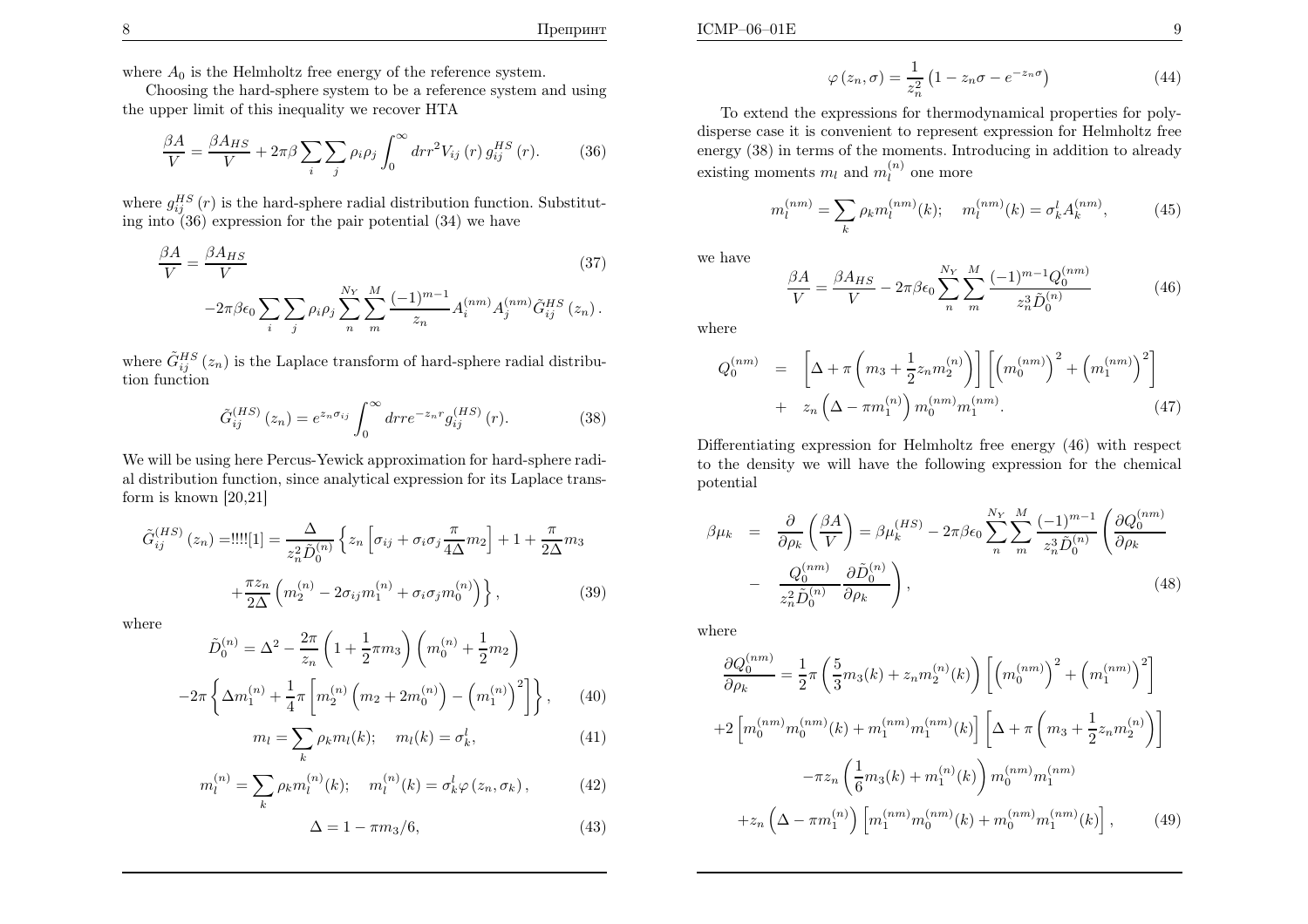$$
\frac{1}{2\pi} \frac{\partial \tilde{D}_0^{(n)}}{\partial \rho_k} = \frac{1}{3} \pi m_3(k) \left[ \frac{1}{2} m_1^{(n)} - \frac{1}{z_n} \left( m_0^{(n)} + \frac{1}{2} m_2 \right) \right] \n- \Delta \left( \frac{1}{6} m_3(k) + m_1^{(n)}(k) \right) \n- \left( \frac{1}{2} m_2(k) + m_0^{(n)}(k) \right) \left[ \frac{1}{z_n} \left( \Delta + \frac{1}{2} \pi m_3 \right) + \frac{1}{2} \pi m_2^{(n)} \right] \n- \frac{1}{4} \pi m_2^{(n)}(k) \left( m_2 + 2 m_0^{(n)} \right) - 2 m_1^{(n)} m_1^{(n)}(k).
$$
\n(50)

The pressure  $P$  of the system can be calculated invoking the following genera<sup>l</sup> relation

$$
\beta P = \beta \sum_{k} \rho_k \mu_k - \frac{\beta A}{V} \tag{51}
$$

Here  $\mu_{HS,k}$  and  $P_{HS}$  are the hard-sphere chemical potential and pressure, which in this study is represented by the Mansoori-Carnahan-Starling-Leland approximation [22]

$$
\mu_{HS,k} = \mu_{id,k} + \mu_{HS,k}^{ex}, \tag{52}
$$

where

$$
\beta \mu_{HS,k}^{ex} = \frac{\beta A_{cs}^{ex}}{N} + \left(\frac{m_2}{m_3}\right)^2 \left[3\sigma_k^2 - \frac{m_2}{m_0 m_3} \left(m_3 + 2m_0 \sigma_k^3\right)\right] \ln \Delta \n- \frac{\pi \sigma_k}{2\Delta} \left[\frac{1}{3} \left(\frac{m_2^3}{m_0 m_3^2} - 1\right) \sigma_k^2 m_0 - m_2 - \sigma_k m_1\right] \n- \frac{\pi m_2}{2m_0 \Delta^2} \left[m_1 \left(\Delta - \frac{\pi}{6} \sigma_k^3\right) - \frac{\sigma_k^2 m_2}{m_3}\right] \n+ \frac{\pi m_2^3}{6m_3^2 m_0 \Delta} \left[\Delta \left(\sigma_k^3 m_0 + m_3\right) - \frac{\pi}{3} m_3 m_0 \sigma_k^3\right]
$$
\n(53)

and

$$
\frac{\beta A_{cs}^{ex}}{N} = \left(\frac{m_2^3}{m_0 m_3^2} - 1\right) \ln \Delta + \frac{\pi}{2\Delta} \frac{m_2}{m_0} \left(m_1 + \frac{1}{3} \frac{m_2^2}{m_3 \Delta}\right). \tag{54}
$$

$$
\beta P_{HS} = \frac{1}{\Delta} \left[ m_0 + \frac{\pi}{2\Delta} m_1 m_2 + \frac{\pi^2}{12\Delta^2} m_2^3 - \frac{\pi^3}{216\Delta^2} m_2^3 m_3 \right]
$$
(55)

Expressions for thermodynamical properties (46)-(55) are written interms of the moments (41)-(45) and their extension to the polydisperse  $E$  and  $\frac{11}{2}$ 

case is straightforward. This goa<sup>l</sup> can be achieved by substituting all the sums with respect to the discrete species index  $k$  by integration with respect to the multidimensional species index  $\xi = (\sigma, \{A^{nm}\})$ . Her with respect to the multidimensional species index  $\xi = (\sigma, \{A^{nm}\})$ . Here  $\{A^{(nm)}\}$  represent the set of all coefficients of the Yukawa potential (34). Now for the moments  $(41)-(45)$  and for the pressure expression  $(57)$  we have

$$
m_l = \rho \int d\xi \ m_l(\xi) F(\xi),
$$
  

$$
m_l^{(n)} = \rho \int d\xi \ m_l^{(n)}(\xi) F(\xi),
$$
  

$$
m_l^{(nm)} = \rho \int d\xi \ m_l^{(nm)}(\xi) F(\xi)
$$
 (56)

and

where

$$
m_l(\xi) = \sigma^l
$$
  
\n
$$
m_l^{(n)}(\xi) = \sigma^l \varphi_1(z_n, \sigma)
$$
  
\n
$$
m_l^{(nm)}(\xi) = \sigma^l A^{(nm)}
$$
\n(58)

 $V^{\,\prime}$ 

 One can see, that our multi-Yukawa hard-sphere system treated in the HTA belongs to the class of truncatable free energy models withthermodynamic properties defined by  $2MN_Y + 3N_Y + 4$  generalized moments. Thus the formalism developed in the previous section can be used to predict the <sup>p</sup>hase diagrams of the polydisperse version of the model.

 $=\rho\int d\xi\ \mu(\xi)F(\xi)-\frac{A}{V}$ 

## 4. Results and discussion

P

To illustrate the theory developed above and to verify its accuracy we consider two versions of polydisperse fluid. The first one is represented by polydisperse one-Yukawa hard-sphere mixture with factorizable Yukawa potential and the second one by polydisperse mixture of Lennard-Jones (LJ) particles. Both system were studied resently using mean spherical approximation (MSA) in the case of one-Yukawa model [15] and using Monte-Carlo simulation method in the case of LJ model [4,12].

(57)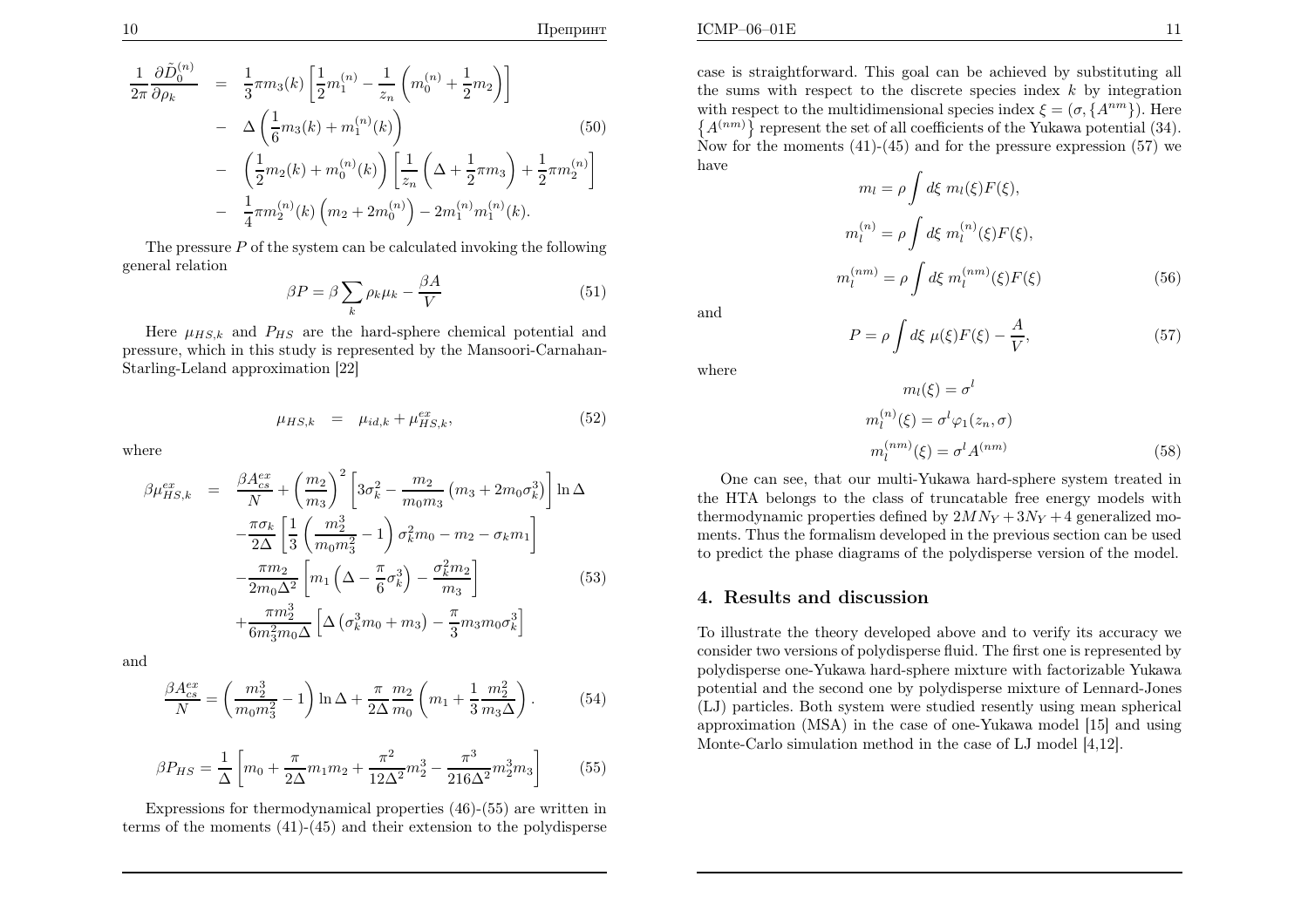In the one-Yukawa case all the coefficients  $A_i^{(nm)}$  are equal zero, except  $A_i^{(11)}$ , i.e.  $A_i^{(11)} = Z_i/\sqrt{z_n \sigma_0}$ . We will be using here HTA approximation and compare their results with results of more advanced MSA.

For the sake of simplicity we have chosen the distribution  $F(\sigma, Z)$ , which strongly correlate the size  $\sigma$  and the 'charge' parameter  $Z$  of the particles

$$
F(\sigma, Z) = f(\sigma)\delta\left(Z - Z_0 \frac{\sigma^2}{\langle \sigma^2 \rangle}\right). \tag{59}
$$

This choice states that the charge is proportional to the surface of theparticles. For  $f(\sigma)$  we have chosen the Beta-distribution, given by

$$
f(\sigma) = \sigma_m^{-1} B^{-1}(\alpha, \beta) \left(\frac{\sigma}{\sigma_m}\right)^{\alpha - 1} \left(1 - \frac{\sigma}{\sigma_m}\right)^{\beta - 1} \Theta(\sigma_m - \sigma) \Theta(\sigma) \quad (60)
$$

Here  $B(\alpha, \beta)$  is the beta function [23],  $\alpha$  and  $\beta$  are related to the first  $(\sigma_0 = \langle \sigma \rangle)$  and the second  $(\langle \sigma^2 \rangle)$  moments of  $f(\sigma)$  by

$$
\alpha = \frac{\sigma_m - \sigma_0 \left(1 + D_{\sigma}\right)}{\sigma_m D_{\sigma}}; \quad \beta = \left(\frac{\sigma_m - \sigma_0}{\sigma_0}\right) \alpha \tag{61}
$$

with  $D_{\sigma} = \langle \sigma^2 \rangle / \sigma_0^2 - 1.$ 

 We present results for the <sup>p</sup>hase diagram of <sup>a</sup> system, which is characterized by a parent distribution function  $f_0(\sigma)$  represented by the Betadistribution (60) with  $D_{\sigma} = 0.02$  and  $\sigma_m = 2\sigma_0$ . The screening length of the Yukawa potential was chosen to be  $z\sigma_0 = 1.8$ . In what follows the temperature T and density  $\rho$  of the system will be represented by the dimensionless quantities  $T^* = kT/(\epsilon_0 Z_0^2)$  and  $\rho^* = \rho \sigma_0^3$ , respectively.

 In Figure <sup>1</sup> we show the <sup>p</sup>hase diagram of the one-Yukawa systemin the  $(T^*, \rho^*)$ -plane obtained using MSA and HTA theories, which in- cludes cloud- and shadow-curves, and critical binodals. For the critical point MSA gives  $T_{\text{cr,MSA}}^* = 1.343$  and  $\rho_{\text{cr,MSA}}^* = 0.356$ . Parameters of the gritical point which follow from the HTA are  $T^* = -1.405$  and the critical point, which follow from the HTA are  $T_{\text{cr,HTA}}^* = 1.405$  and  $\epsilon_{\text{cr,av}}^* = 0.288$ . For the reference we have added the phase sequitioned  $\rho_{\text{cr,HTA}}^* = 0.388$ . For the reference we have added the phase coexistence curve for <sup>a</sup> one component system, treated as well in the MSA and HTA, characterized by a diameter  $\sigma_{oc} = \sigma_0$  and a 'charge' parameter  $Z_{oc} = Z_0$ .

 Both theories provide with quantitatively close predictions for the <sup>p</sup>hase behavior of the model. Polydispersity do not change much the relation between MSA and HTA <sup>p</sup>hase diagrams, i.e. in both monodisperse and polydisperse cases HTA shifts the MSA critical temperature towards  $\approx 4.5\%$  higher values and MSA critical density towards  $\approx 4\%$  lower values. Information about the composition of the coexisting <sup>p</sup>hases and fractionation effects can be extracted from the distribution functions of the two daughter <sup>p</sup>hases. For the two selected pairs of points on thephase coexistence curves  $(C_1, C_2 \text{ and } E_1, E_2)$  at  $T^* = 0.9$  (Figure 1) the daughter distribution functions,  $f_1(\sigma)$  and  $f_2(\sigma)$ , together with the parent distribution function,  $f_0(\sigma)$ , are shown in Figures 2 and 3, respectively. For the points  $C_1$  and  $C_2$ , which are located on the critical binodal  $(\rho^{*(0)} = \rho_{cr}^*)$  the gas phase on average has smaller size particles, than the liquid phase. Points  $E_1$  and  $E_2$  are located on the cloud- and on the shadow-curve: by definition  $f_1(\sigma) = f_0(\sigma)$  and one can see a substantial shift of the maximum of  $f_2(\sigma)$  towards larger particles. In both cases results of the HTA and MSA almost coincide. In Figures <sup>4</sup> and <sup>5</sup> we show the evolution of the mean size of the particles  $\langle \sigma \rangle_i$  and degree of polydispersity  $D_{\sigma;i}$ 

$$
\langle \sigma^n \rangle_i = \int_0^\infty d\sigma f_i(\sigma) \sigma^n, \qquad D_{\sigma;i} = \frac{\langle \sigma^2 \rangle_i}{\sigma_0^2} - 1,\qquad (62)
$$

along the shadow curve. Here  $n = 1, 2$ ;  $n = 1, 2$ . Both theories predict the same qualitative behavior with <sup>a</sup> certain quantitative difference due to the difference in predicting the critical temperature. With the temperature decrease one can see <sup>a</sup> strong increase in the mean size of the fluid <sup>p</sup>hase particles and <sup>a</sup> slight decrease in the mean size of the gas <sup>p</sup>hase particles (Figure 4). The width of both daughter distribution functions is smaller than that of the parent distribution function. One can see <sup>a</sup> strong decrease of the width of the liquid <sup>p</sup>hase distribution function due to the temperature decrease. At the same time the width of the gas<sup>p</sup>hase distribution function remains close to that of the parent <sup>p</sup>hase.

### 4.2. LJ model

We will follow the previous studies [4,12] and consider polydisperse mixture of the LJ particles with the following pair potential

$$
V_{LJ}(r; \sigma_1, \sigma_2) = 4\epsilon(\sigma_1, \sigma_2) \left[ \left( \frac{\sigma_{12}}{r} \right)^{12} - \left( \frac{\sigma_{12}}{r} \right)^6 \right],\tag{63}
$$

where  $\sigma_{12} = (\sigma_1 + \sigma_2)/2$  and in the computer simulation studies this potential was terminated at  $r > r^{(c)}(\sigma_1, \sigma_2) = 2.5\sigma_{12}$ . LJ diameter  $\sigma$  was chosen to be distributed according to the gamma (Schultz) distribution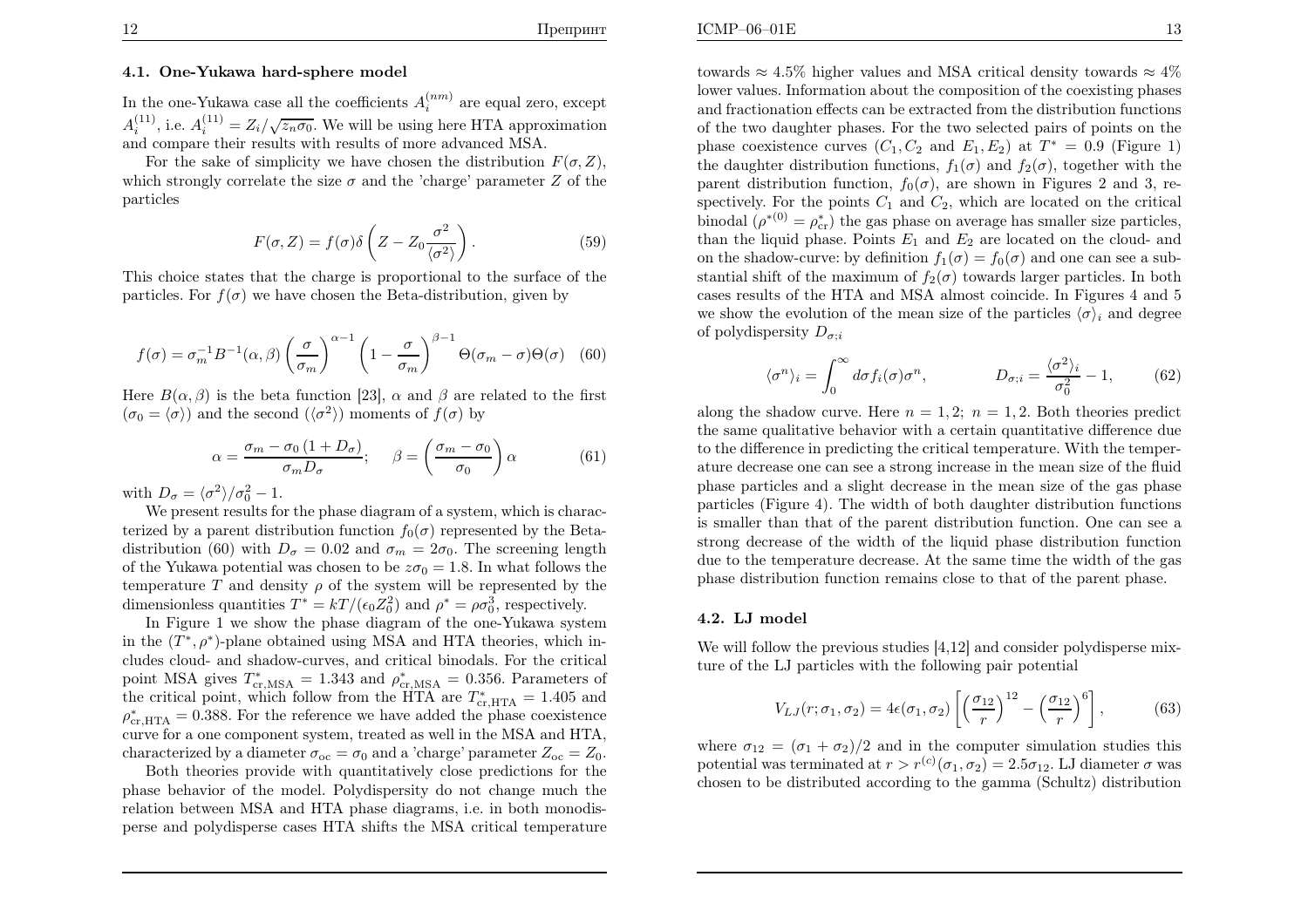[24]

14

$$
f(\sigma) = \left(\frac{\gamma + 1}{\sigma_0}\right)^{\gamma + 1} \frac{\sigma^{\gamma}}{\Gamma(\gamma + 1)} \exp\left[-\frac{\gamma + 1}{\sigma_0}\sigma\right],\tag{64}
$$

where  $\sigma_0$  is the average particle diameter,  $\Gamma(z)$  is the gamma function and  $\gamma$  is related to the distribution function width  $D_{\sigma}$ , i.e.  $\gamma = 1/D_{\sigma} - 1$ .

 Two versions of polydisperse LJ mixture have been studied earlier by the MC simulation method. In the first version the LJ energy parameter was assumed to be independent of the sizes of the particles [4], i.e.  $\epsilon(\sigma_1, \sigma_2) = \epsilon_0$ . In the second version [12]  $\epsilon(\sigma_1, \sigma_2)$  was chosen to have the following functional dependence:  $\epsilon(\sigma_1, \sigma_2) = \sigma_1 \sigma_2$ . In both cases LJ potential (63) was substituted by the multi-Yukawa potential (34) with the hard-sphere sizes equa<sup>l</sup> to the LJ particles sizes. Yukawa coefficients, which in polydisperse case become <sup>a</sup> functions of σ, i.e.  $A_i^{(nm)} \to A^{(nm)}(\sigma)$ , were calculated via the fitting procedure, described in the Appendix A.

To account for the truncation of the LJ potential Yukawa potential (34) was terminated at  $r_{ij}^{(c)} = 3\sigma_{ij}$ . The key integral of the HTA approach (36) was calculated using the following approximation

$$
\int_0^\infty dr r^2 \theta(r_{ij}^{(c)} - r) V_{ij}(r) g_{ij}^{HS}(r) =
$$
  
= 
$$
\int_0^\infty dr r^2 V_{ij}(r) g_{ij}^{HS}(r) - \int_{r_{ij}^{(c)}}^\infty dr r^2 V_{ij}(r).
$$
 (65)

where  $\theta(\ldots)$  is the Heaviside step function.

As a result additional terms, which contain  $3MN<sub>Y</sub>$  new generalized moments, appear in the expressions for the chemical potential (48) andpressure (51). The final expressions for the chemical potential  $\mu^{(tr)}$  and pressure  $P^{(tr)}$  of the system with truncated Yukawa potential are

$$
\beta \mu_k^{(tr)} = \beta \mu_k + \beta \Delta \mu_k^{(tr)}, \qquad P^{(tr)} = P + \Delta P^{(tr)}, \qquad (66)
$$

where  $\mu_k$  and P follows from expressions (48) and (51), respectively, and expressions for  $\Delta \mu_k$  and  $\Delta P$  are presented in the Appendix B.

 Our choice for the distance of the Yukawa potential truncation isdue to the simplicity reasons, since the other choices for  $r_{ij}^{(c)}$  will more substantially increase the number of the moments in the expressions forthe chemical potential and pressure (66).

### 4.2.1. Polydisperse LJ mixture with size polydispersity only

Polydisperse LJ mixture in question was studied using multi-Yukawa pairpotential (34) with  $N_Y = 8$ ,  $M = 2$  and exponents  $\sigma_0 z_n = z_0 k^{(n-1)}$ ,<br>where  $z_0 = 0.806$  and  $k = 2.072$  All calculations were carried out where  $z_0 = 0.896$  and  $k = 2.072$ . All calculations were carried out with the parent distribution function represented by Schultz distribution (64) with  $\gamma = 5$  ( $D_{\sigma} = 0.1(6)$ ). Similar as in the MC simulation studies [4] distribution function was terminated at  $\sigma_c = 3\sigma_0$  and nor malized appropriately. As <sup>a</sup> results LJ potential (63) was fitted by theeight-Yukawa potential (34) for the values of the diameter  $\sigma$  from the interval  $0.2\sigma_0 < \sigma < 3\sigma_0$ . Yukawa potential coefficients  $A^{(nm)}(\sigma)$ , which follow from the fitting procedure are collected in the Appendix A. The quality of the fitting procedure can be seen in Figure 6, where we compare original LJ potential and corresponding eight-Yukawa potential for several different values of  $\sigma$ .

In Figure <sup>7</sup> we compare HTA results against MC simulation results [4] for the phase diagram of the LJ model at hand in the  $(T^*, \rho^*)$ -plane, where  $T^* = k_b T / \epsilon$  and  $\rho^* = \rho \sigma_0^3$ . For the reference on the same figure we include results of the two methods for the <sup>p</sup>hase diagram of the corresponding monodisperse system. Both MC and HTA predict increase of the critical temperature and slight decrease of the critical density dueto polydispersity. For the critical point MC gives  $T_{cr,MC}^* = 1,28$  and  $c^* = 0.21$ . The corresponding values prodicted by the HTA for the  $\rho_{cr,MC}^* = 0.21$ . The corresponding values predicted by the HTA for the exitingl temperature is about  $5\%$  larger ( $T^* = -1.344$ ) and for the critical temperature is about  $5\%$  larger  $(T^*_{cr,HTA} = 1.344)$  and for the critical department  $8.6\%$  crystler  $(s^*_{cr,HTA} = 0.193)$ . For the cloud critical density is about 8.6% smaller  $(\rho_{cr,HTA}^* = 0.192)$ . For the cloud and shadow-curve one can see reasonable agreement between HTA and MC results with less accurate agreement for the liquid branch of the shadow curve. In particular both methods predict location of the shadow curve between the two branches of the cloud curve. In accord with MC simulation predictions cloud- and shadow-curve obtained from HTAalmost coincide on the temperature-packing fraction plane  $(T^*, \eta)$ , where  $\eta = \int_0^\infty d\sigma \sigma^3 f(\sigma)$  (Figure 8). Comparison of the theoretical and comput- er simulation data for the daughter distribution functions of the liquid and gas shadow curves (Figure 9) shows their close agreement. Reasonable agreement was also find for the evolution of the mean size of the particles  $\langle \sigma \rangle$  and degree of polydispersity  $\gamma$  along the shadow curve (Figures <sup>10</sup> and 11, respectively). Finally Figure <sup>12</sup> shows position of the critical point on the temperature-packing fraction plane  $(T^*, \eta_{cr})$  at different values of polydispersity parameter  $\gamma$ . Here HTA reproduces qualitative behavior demonstrated by the MC simulation method with reasonable semi-quantitative agreement between computer simulation and theoretical data. The difference in critical temperature is about 5% and in critical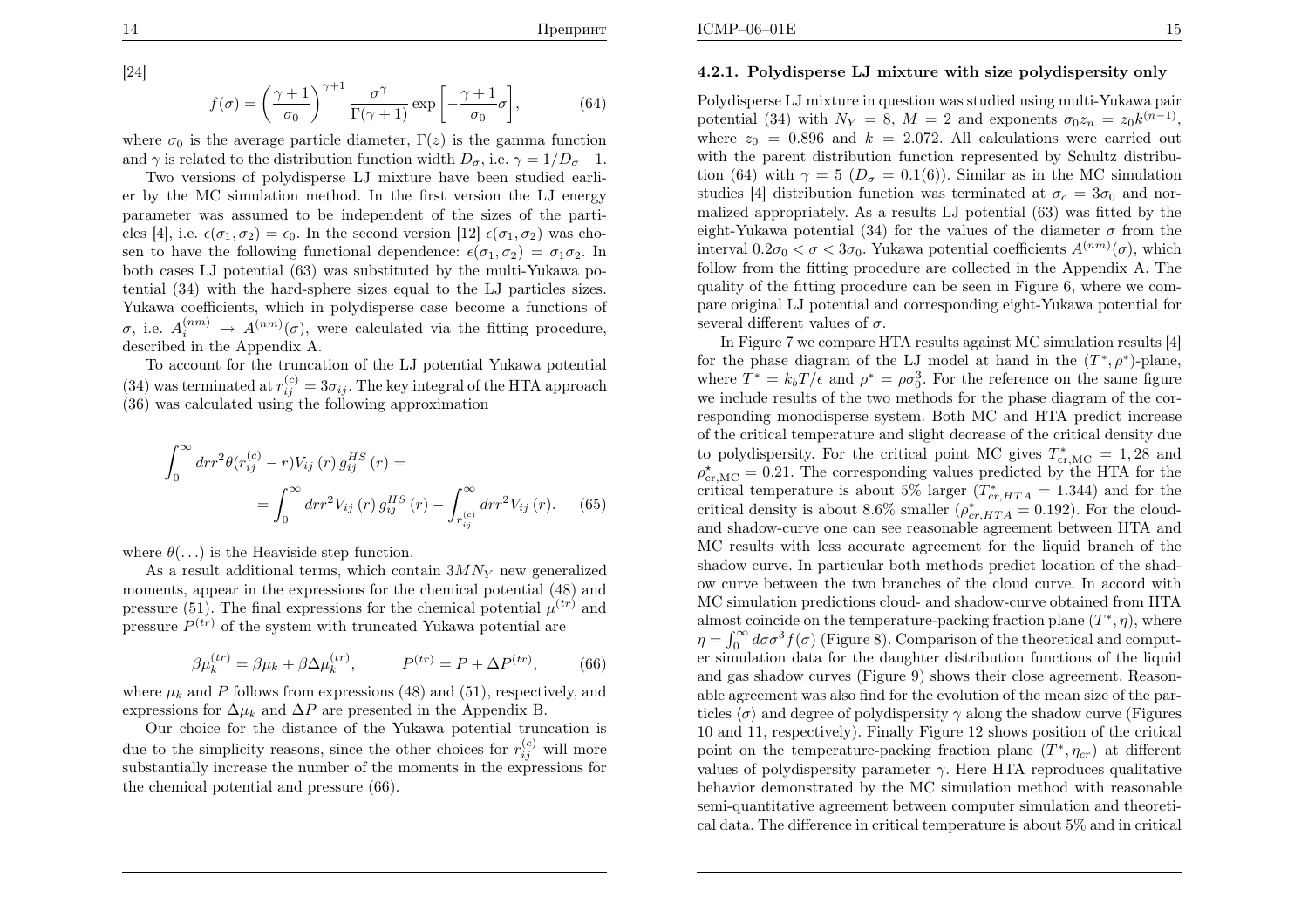packing fraction is about 8%.

### 4.2.2. Polydisperse LJ mixture with size and interaction energypolydispersity

LJ potential (63) with polydispersity in size and interaction energy wasfitted by the multi-Yukawa potential (34) with  $N_Y = 8$ ,  $M = 2$  and<br>exponents  $\sigma_1 z = z_1 k^{(n-1)}$  for the values of  $\sigma$  from the interval 0.5 $\sigma_1$ exponents  $\sigma_0 z_n = z_0 k^{(n-1)}$  for the values of  $\sigma$  from the interval  $0.5\sigma_0 \leq$  $\sigma \leq 3.5\sigma_0$ . All calculations were carried out for the parent distribution  $f_{\text{untrivial}}$  or  $f_{\text{out}}$  or  $f_{\text{out}}$  ( $\Omega$ ) function represented by Schultz distribution (64) with  $\gamma = 50$  ( $D_{\sigma} =$  <sup>0</sup>.0196). To prevent the appearance of arbitrarily large particles we follow computer simulation studies [12] and terminate the distribution functionat  $\sigma=\sigma_c$ .

 In Figure <sup>13</sup> we show the <sup>p</sup>hase diagram for the LJ mixture at hand as obtained from the HTA together with MC results for the cloud curvesat two different values of the upper size cutoff  $\sigma_c = 1.4\sigma_0$  and  $\sigma_c = 1.6\sigma_0$ . Both methods predict <sup>a</sup> substantial shift of the gas branch of the cloud curve into the direction of larger temperatures caused by the differentvalues of  $\sigma_c$ . Quantitative agreement between theoretical and computer simulation methods is less satisfactory with about 9% difference in the<br>critical temperature. Critical density as prodicted by UTA almost asing critical temperature. Critical density as predicted by HTA almost coincide with the MC critical density. Similarly different values of  $\sigma_c$  affect the distribution functions of the coexisting <sup>p</sup>hases (Figure 14), shifting the liquid shadow <sup>p</sup>hase distribution function into the direction of larger particles. Here quantitative agreement between theory and MC simulation method is not very good. In addition we calculate distributionfunction of the liquid shadow phase at upper size cut off  $\sigma_c = 3\sigma_0$ . In agreement with the moment free energy method [12] liquid shadow <sup>p</sup>hase distribution function shows strong fractionation effects with additional maximum appearing at  $\sigma = \sigma_c$  (Figure 14).

### 5. Concluding remarks

In this paper we propose HTA for the polydisperse multi-Yukawa hardsphere fluid mixture. We show that within HTA the model belongs to the family of the "truncatable free energy models" with its thermodynamical properties defined by the finite number of the generalized moments of the distribution function. This property allows us to map the <sup>p</sup>hase coexistence relations that are particularly complex for polydisperse systems onto <sup>a</sup> coupled set of highly non-linear equations for the unknown moments of the daughter distribution functions. To validate the accuracy of the HTA we consider several models of polydisperse fluid and calculate their full <sup>p</sup>hase diagrams, which includes binodals, cloud and shadow curves and distribution functions of the coexisting <sup>p</sup>hases. In particular we apply the theory to investigate the <sup>p</sup>hase behavior of polydisperse one-Yukawa hard-sphere mixture with factorizable Yukawa coefficients and polydisperse LJ mixture with polydispersity in interaction energy parameter and/or in size polidispersity. The former model was studied recently utilizing more advanced MSA approac<sup>h</sup> [7] and the latter model was studied using MC simulation method [4,12]. Results of the HTA appear to be in reasonable agreement with corresponding results of the MSA and MC. The accuracy of the HTA predictions ranges from the semi-quantitative in the case of the <sup>p</sup>hase diagram calculations, to quantitative in the case of the distribution function calculations. Although the HTA approac<sup>h</sup> proposed here is less accurate than MSA theory, it is simpler and more flexible. This can make it to be <sup>a</sup> useful theoretical method in the analysis of the <sup>p</sup>hase behavior of different polydispersesystems.

### 6. Acknowledgement

We are grateful to N.B.Wilding for providing us with Monte Carlo simulation results presented in this work.

## A. Fitting of the Lennard-Jones potential

LJ potential (63) was fitted by the 8-Yukawa potential (34) using theleast square method to optimize the Yukawa coefficients  $A^{(nm)}(\sigma)$ . The function

$$
F\left(\left\{A^{(nm)}(\sigma_i)\right\}\right) = \n\sum_{i,j} \sum_{k}^{N_r} \left[V_{LJ}(r_k, \sigma_{1,i}, \sigma_{2,j}) - V(r_k, \sigma_{1,i}, \sigma_{2,j})\right]^2,
$$
\n(67)

was minimized on <sup>a</sup> 3-dimensional regular grid formed by the variables $\sigma_1, \sigma_2, r$  in the intervals  $\sigma_{min} \leq \sigma_1, \sigma_2 \leq \sigma_{max}$  and  $\sigma_{12,ij} \leq r \leq 3.5\sigma_{12,ij}$ with the number of points  $N_{\sigma} = 20$  and  $N_r = 40$ . Here  $\sigma_{min} = 0.2\sigma_0$ and  $\sigma_{max} = 3\sigma_0$  in the case of LJ potential with size polydispersity only and  $\sigma_{min} = 0.5\sigma_0$  and  $\sigma_{max} = 3.5\sigma_0$  in the case of the LJ potential with size and energy polydispersity.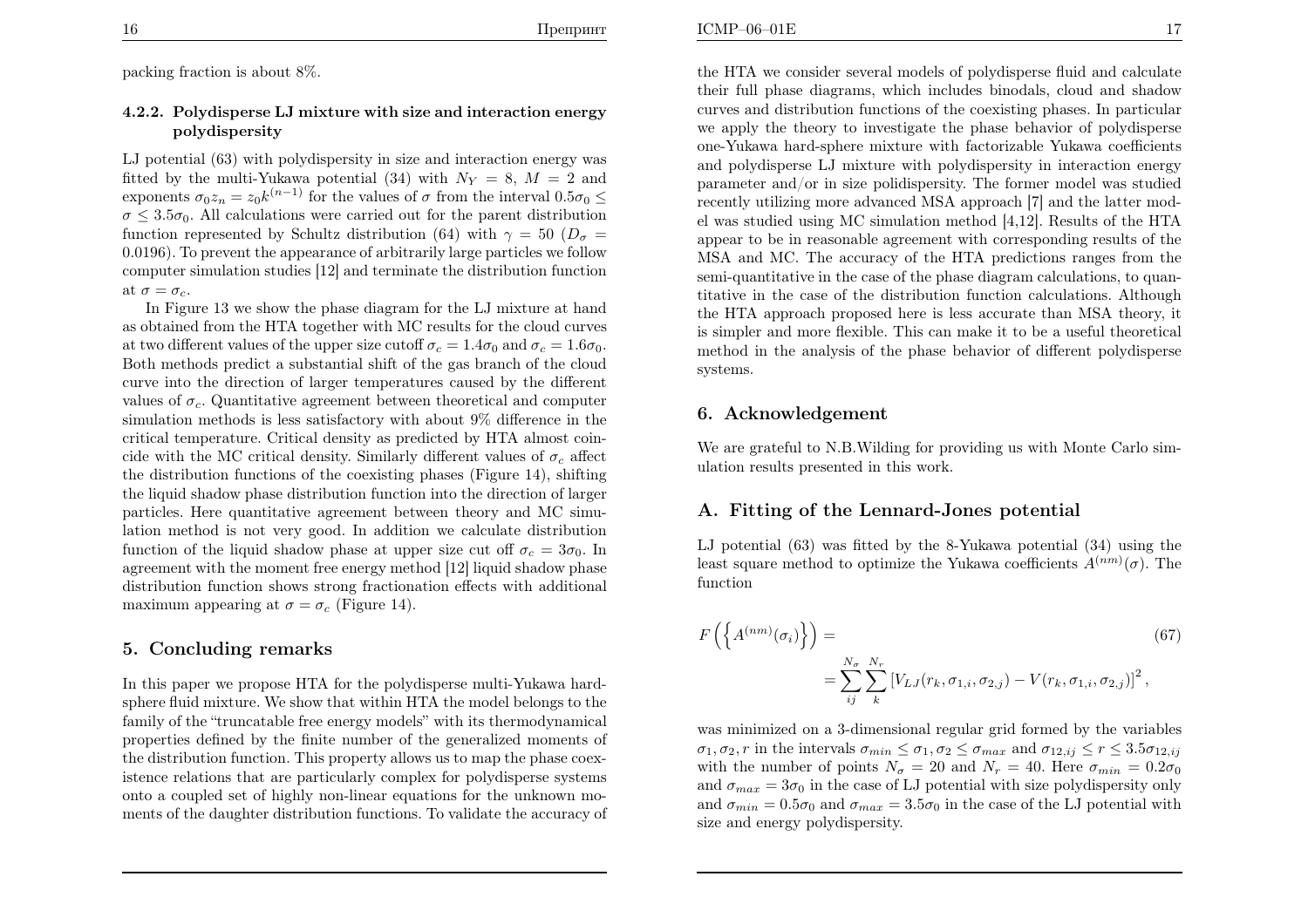# B. Correction of the expressions for the chemical potential and pressure due to the Yukawa potential truncation

Substituting the integral in the expression for Helmholtz free energy (36) by its truncated counterpart (65) and using the standard relationbetween Helmholtz free energy, chemical potentials and pressure, we have

$$
\Delta\mu_i^{(tr)} = 4\pi\epsilon_0 \sum_n \sum_m \frac{(-1)^m}{z_n} A_i^{(nm)} e^{-z_n \sigma_i} \left[ \left( \widetilde{m}_0^{(nm)} - \frac{m_0^{(nm)}}{z_n^2} \right) (68) + \frac{m_1^{(nm)}}{z_n} \right] \left( 1 + \frac{3z_n \sigma_i}{2} \right) + \frac{3z_n}{2} \left( \widetilde{m}_1^{(nm)} - \frac{m_1^{(nm)}}{z_n^2} + \frac{m_2^{(nm)}}{z_n} \right) \right]
$$
  
\n
$$
\Delta P^{(tr)} = -2\pi\epsilon_0 \sum_n \sum_m \frac{(-1)^m}{z_n} \left[ \left( \widetilde{m}_0^{(nm)} - \frac{m_0^{(nm)}}{z_n^2} + \frac{m_1^{(nm)}}{z_n} \right)^2 (69) + 3z_n \left( \widetilde{m}_1^{(nm)} - \frac{m_1^{(nm)}}{z_n^2} + \frac{m_2^{(nm)}}{z_n} \right) \left( \widetilde{m}_0^{(nm)} - \frac{m_0^{(nm)}}{z_n^2} + \frac{m_1^{(nm)}}{z_n} \right) \right],
$$

where  $2MN_Y$  new generalized moments  $\widetilde{m}_l^{(nm)}$  have been introduced:

$$
\widetilde{m}_{l}^{(nm)} = \sum_{k} \rho_{k} \widetilde{m}_{l}^{((nm))}(k),
$$
\n
$$
\widetilde{m}_{l}^{(nm)}(k) = \rho_{k} \sigma_{k}^{l} \varphi(z_{n}, \sigma_{k}) A_{k}^{(nm)}, \quad l = 0, 1
$$
\n(70)

and other  $MN_Y$  additional  $m_2^{(nm)}$  moments defined in (58) appeared.

## References

- 1. L. Bellier-Castella, H. Xu, and M. Baus, J. Chem. Phys. <sup>113</sup>, <sup>8337</sup> $(2000).$
- 2. P. Sollich, J. Phys. (Condens. Matt.) <sup>14</sup>, R79 (2002).
- 3. H. Xu, L. Bellier-Castello, and M. Baus, J. Phys: Cond. Matt. <sup>14</sup>, 12141(2002).
- 4. N. B. Wilding, M. Fazolo, and P. Sollich, J. Chem. Phys. <sup>121</sup>, 6887(2004).
- 5. M. Fazolo, P. Sollich, and A. Speranza, React. Funct. Polym. 58, 187(2004).
- 6. J. J. Salacuse, and G. Stell, J. Chem. Phys. <sup>77</sup>, 3714(1982).
- 7. Yu. V. Kalyuzhnyi, and G. Kahl, J. Chem. Phys. <sup>119</sup>, 7335(2003); <sup>122</sup>, 1168(2004).
- 8. Yu. V. Kalyuzhnyi, G. Kahl, and P. T. Cummings, J. Chem. Phys. <sup>120</sup>, 10133(2004).
- 9. Yu. V. Kalyuzhnyi, G. Kahl, and P. T. Cummings, Europhys. Lett. <sup>72</sup>, ??(2005).
- 10. Yu. V. Kalyuzhnyi, G. Kahl, and P. T. Cummings, J. Chem. Phys. <sup>123</sup>, 124501(2005).
- 11. R. Fantoni, D. Gazzillo, and A. Giacometti, J. Chem. Phys. <sup>122</sup>, 034901(2005).
- 12. N. B. Wilding, P. Sollich, and M. Fasolo, Phys. Rev. Lett. <sup>95</sup>, 155701(2005).
- 13. J.-P. Hansen and I.R. McDonald, Theory of Simple Liquids, (Academic, New York, 1986) <sup>2</sup>nd edition; C. Caccamo, Phys. Rep. <sup>274</sup>, 1 (1996).
- 14. J.A. Gualteri, J.M. Kincaid, and G. Morrison, J. Chem. Phys. <sup>77</sup>, <sup>52</sup> (1982).
- 15. Yu.V. Kalyuzhnyi, and G. Kahl, J. Chem. Phys. <sup>119</sup>, 7335(2003).
- 16. E.N. Rudisill, and P.T. Cummings, Mol. Phys. <sup>68</sup>, 629(1980).
- 17. Yu.V. Kalyuzhnyi, and P.T. Cummings, Mol. Phys. <sup>87</sup>, 1459(1996).
- 18. J.J. Salacuse, and G. Stell, J. Chem. Phys. <sup>77</sup>, 3714(1982).
- 19. N.N. Bogoliubov
- 20. J.L. Lebowitz, Phys. Rev. <sup>A</sup> <sup>133</sup>, 895(1964).
- 21. L. Blum, and J. <sup>H</sup>øye, J. Phys. Chem. <sup>81</sup>, 1311(1977).
- 22. G.A. Mansoori, N.F. Carnahan, K.E. Starling, and T.W. Leland, J. Chem. Phys. <sup>54</sup>, <sup>1523</sup> (1971).
- 23. M. Abramowitz and I.A. Stegun, Handbook of Mathematical Functions, Applied Mathematical Series, <sup>55</sup> (Washington: National Bureau of Standards) (1964).
- 24. G. V. Schultz, Z. Phys. Chem. Abt. <sup>B</sup> <sup>43</sup>, 25(1939)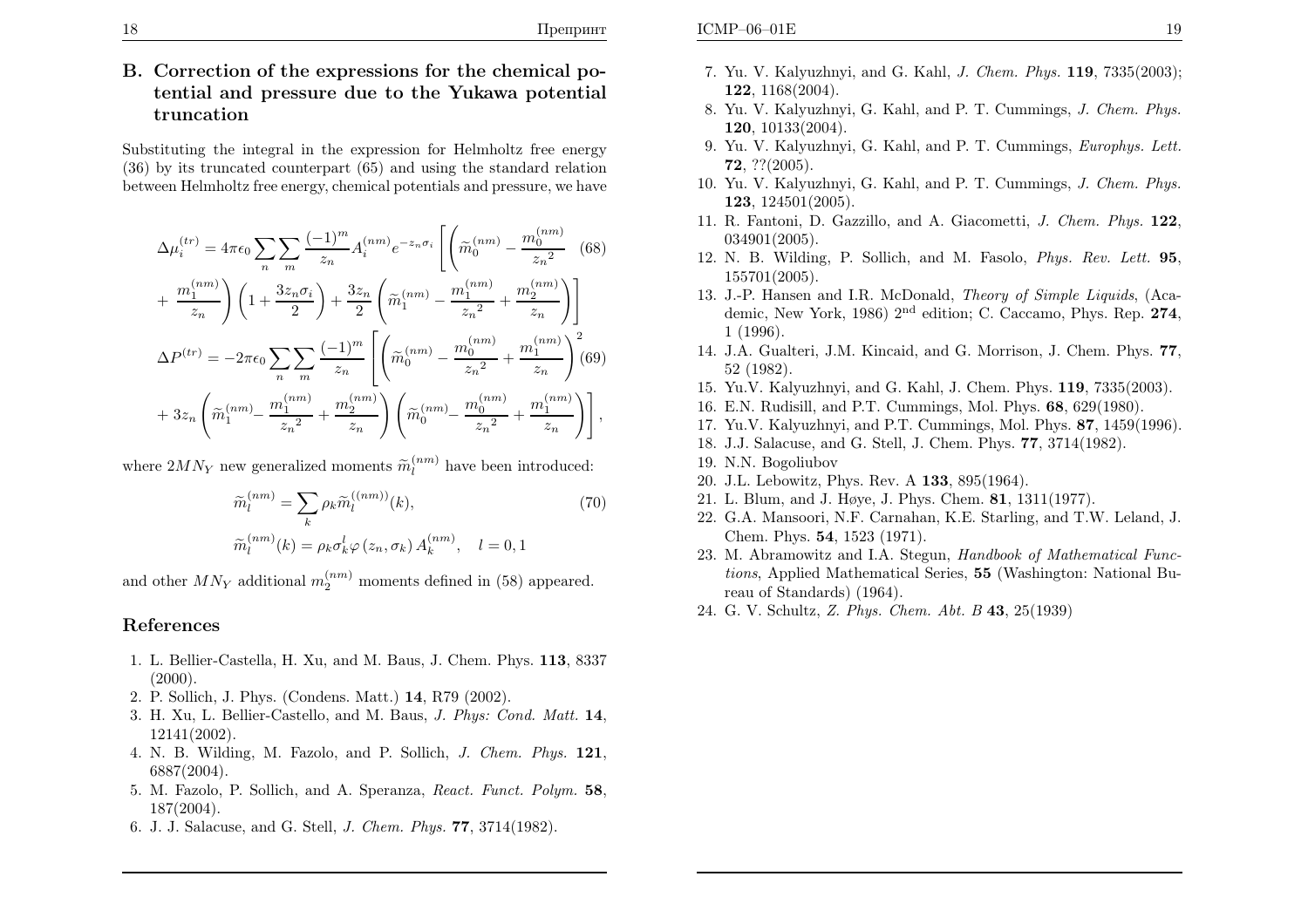

Figure 1.

Phase diagram of polydisperse one-Yukawa hard-sphere mixture, including cloud and shadow curves (as labeled) and critical binodals. HTA results are represented by the solid lines and MSA results by the dashedlines. Two pairs of points are marked on the curves: the points  $E_1$  and  $E_2$  are localized on the cloud curve and shadow curves, respectively, and the points  $C_1$  and  $C_2$  are localized on the gas branch and liquid branch of the critical binodals, respectively. For the reference we include the <sup>p</sup>hase diagram of corresponding monodisperse one-Yukawa model with dotted line representing results of the HTA and dashed-dotted line representing results of the MSA. Filled circle on the top of each binodal denote theposition of the critical points.



Figure 2.

Parent  $[f_0(\sigma)]$  and daughter  $[f_1(\sigma)]$  and  $f_2(\sigma)]$  distribution functions for polydisperse one-Yukawa hard-sphere mixture investigated for the points $C_1$  and  $C_2$ . HTA results are represented by the solid line and MSA results by the dashed line.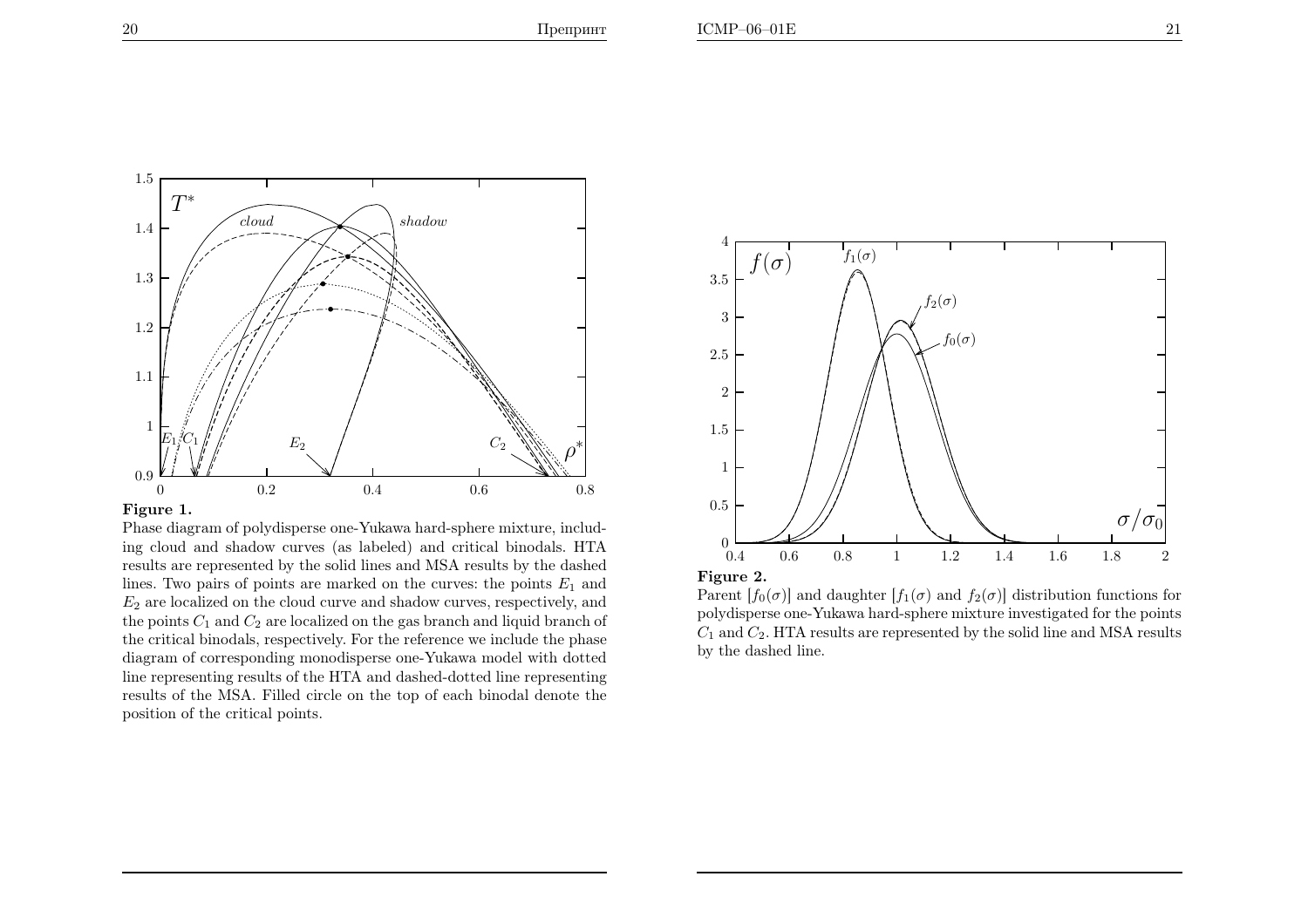

Figure 3.

As in Figure 2 for the points  $E_1$  and  $E_2$ .



 $\langle \sigma \rangle_i$ ,  $i = 1, 2$  as defined in Eq. (62) along the shadow curve for the polydisperse one-Yukawa mixture. Dashed lines – gas phase  $(i = 1)$ , solid line – liquid phase  $(i = 2)$ . The upper curve represents HTA results and the lower curve – MSA results. Filled circles denote the position of the critical points.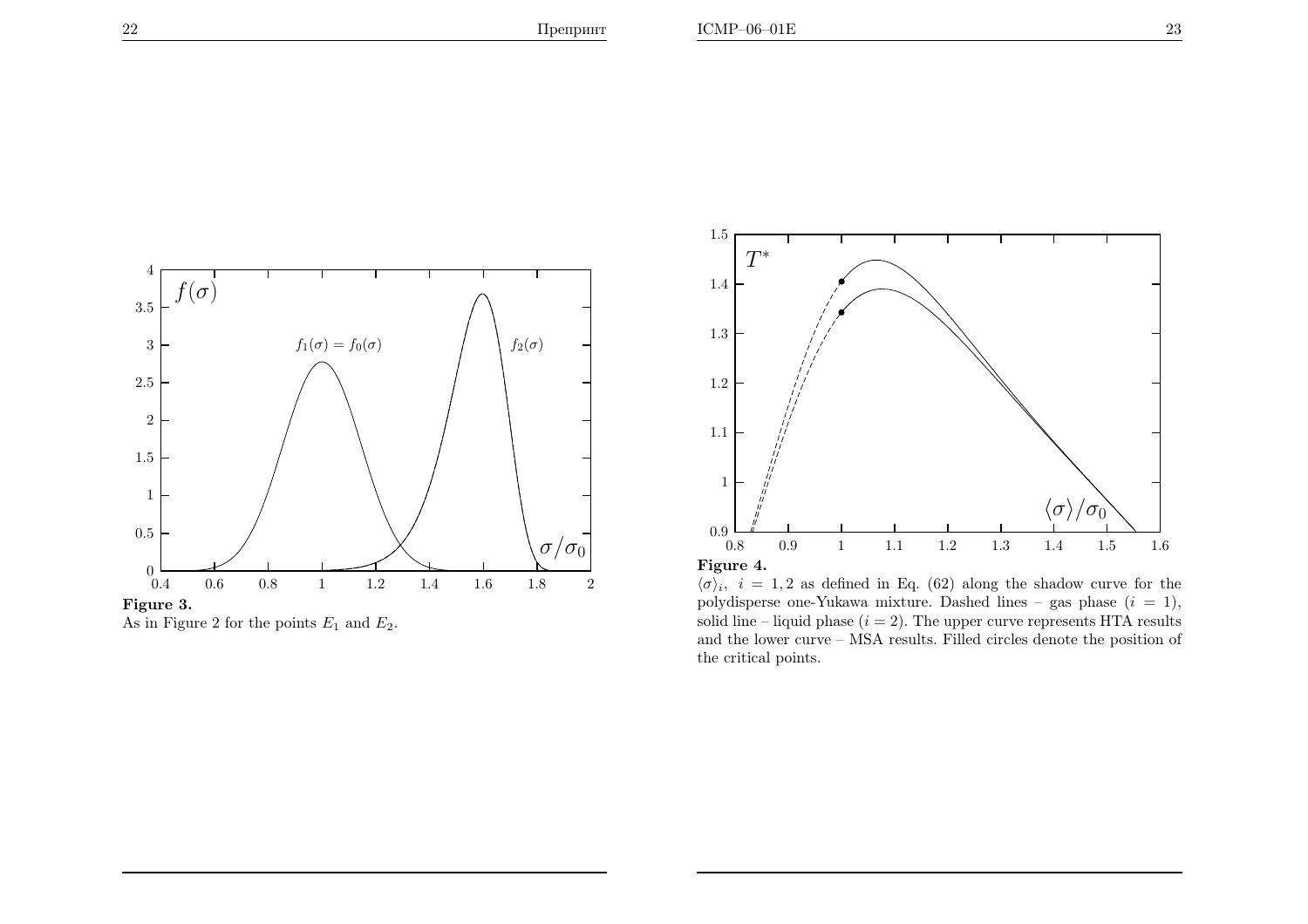





Figure 6.

LJ potential (63) for the model with size polydispersity only (dashedlines) and its 8-Yukawa fit (solid lines) for  $\sigma_1 = \sigma_2 = 0.5\sigma_0$ ,  $\sigma_0$ ,  $1.5\sigma_0$ . Both potentials are scaled by the value of the LJ interaction parameter  $\epsilon_0$ .

 $T^*$ 

1.5

1.4

1.3

1.2

1.1

1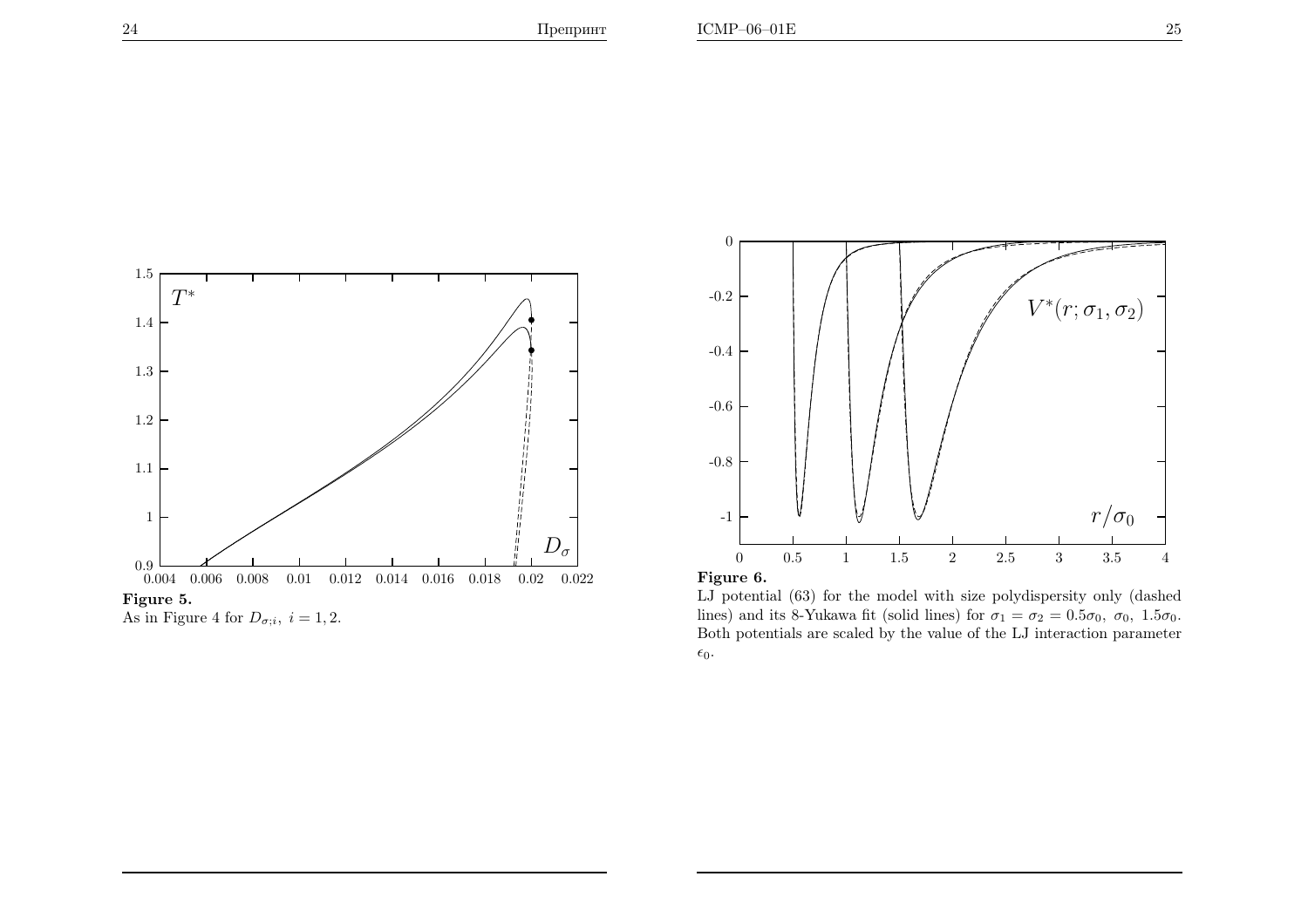

### Figure 7.

Phase diagram of polydisperse LJ mixture with size polydispersity only. Lines represent predictions of the HTA and symbols represent predictions of the MC simulation method [4]. Cloud curve is denoted by empty circles and solid line, shadow curve is denoted by empty rectangular and dashed line. For the reference the <sup>p</sup>hase diagram of monodisperse version of the model (empty triangulares and dotted line) is included. Filled circles andcrosses show position of the corresponding critical points.



As in Figure 7 in temperature  $T^*$  vs packing fraction  $\eta = \pi m_3/6$  coordinates.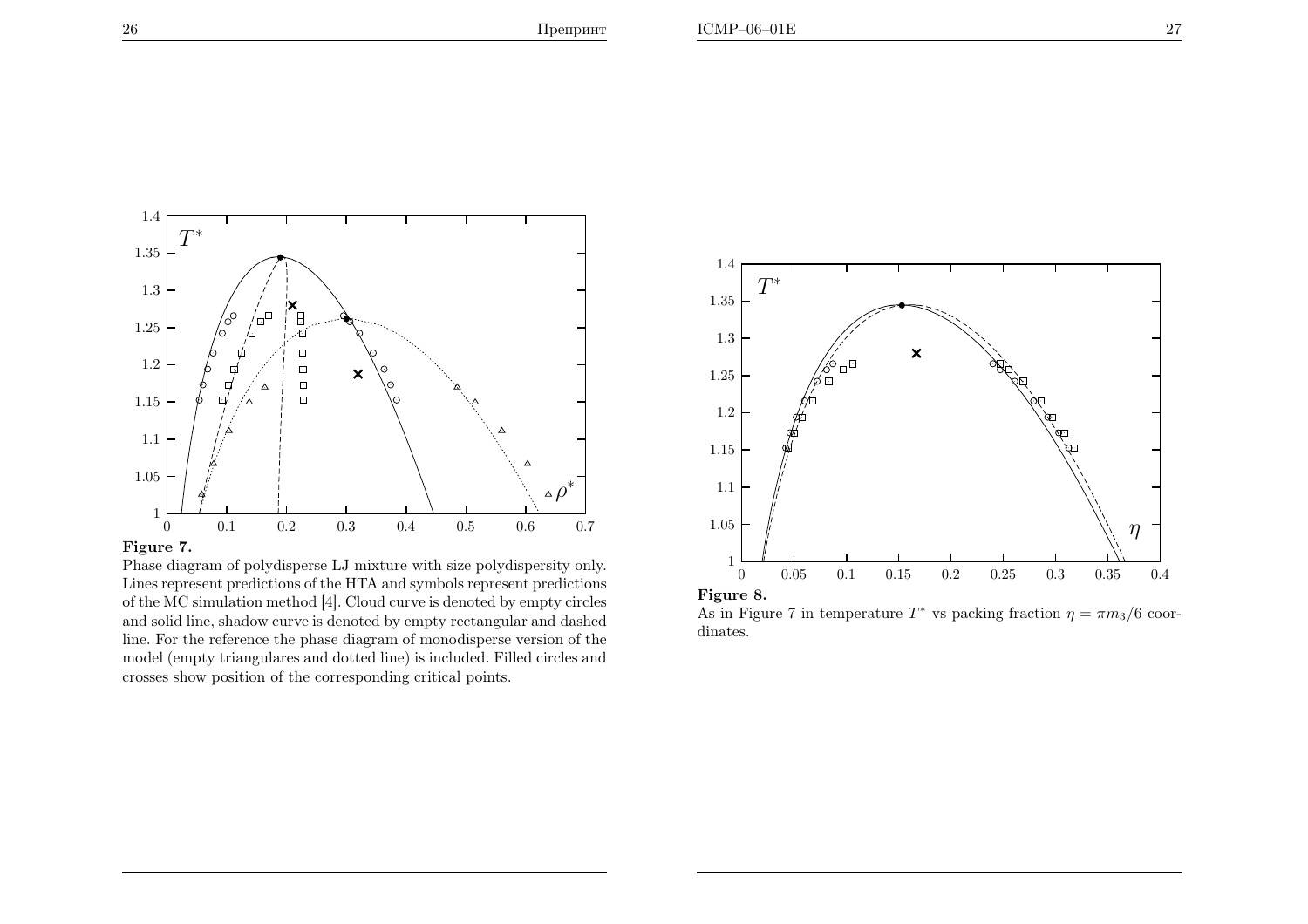

### Figure 9.

Distribution function of the shadow gas <sup>p</sup>hase (empty triangles and solid line) and shadow liquid <sup>p</sup>hase (empty rectangular and solid line) at $T^* = 0.91 T_{cr}^*$  for polydisperse LJ mixture with size polydispersity only. Lines represent results of the HTA and symbols represent MC simulationresults [4]. Dashed line denote distribution function of the parent <sup>p</sup>hase.



 $\sqrt{D_{\sigma;i}}$ ,  $i = 1, 2$  with  $D_{\sigma;i}$  as defined in Eq. (62) along the shadow curve for polydisperse LJ mixture with size polydispersity only. Results of the HTA are represented by the lines and results of the MC simulation method [4] by the symbols. Dashed line and empty rectangular denotethe gas phase  $(i = 1)$ , solid line and empty circles denote the liquid phase  $(i = 2)$ . Filled circle and cross show position of the critical point.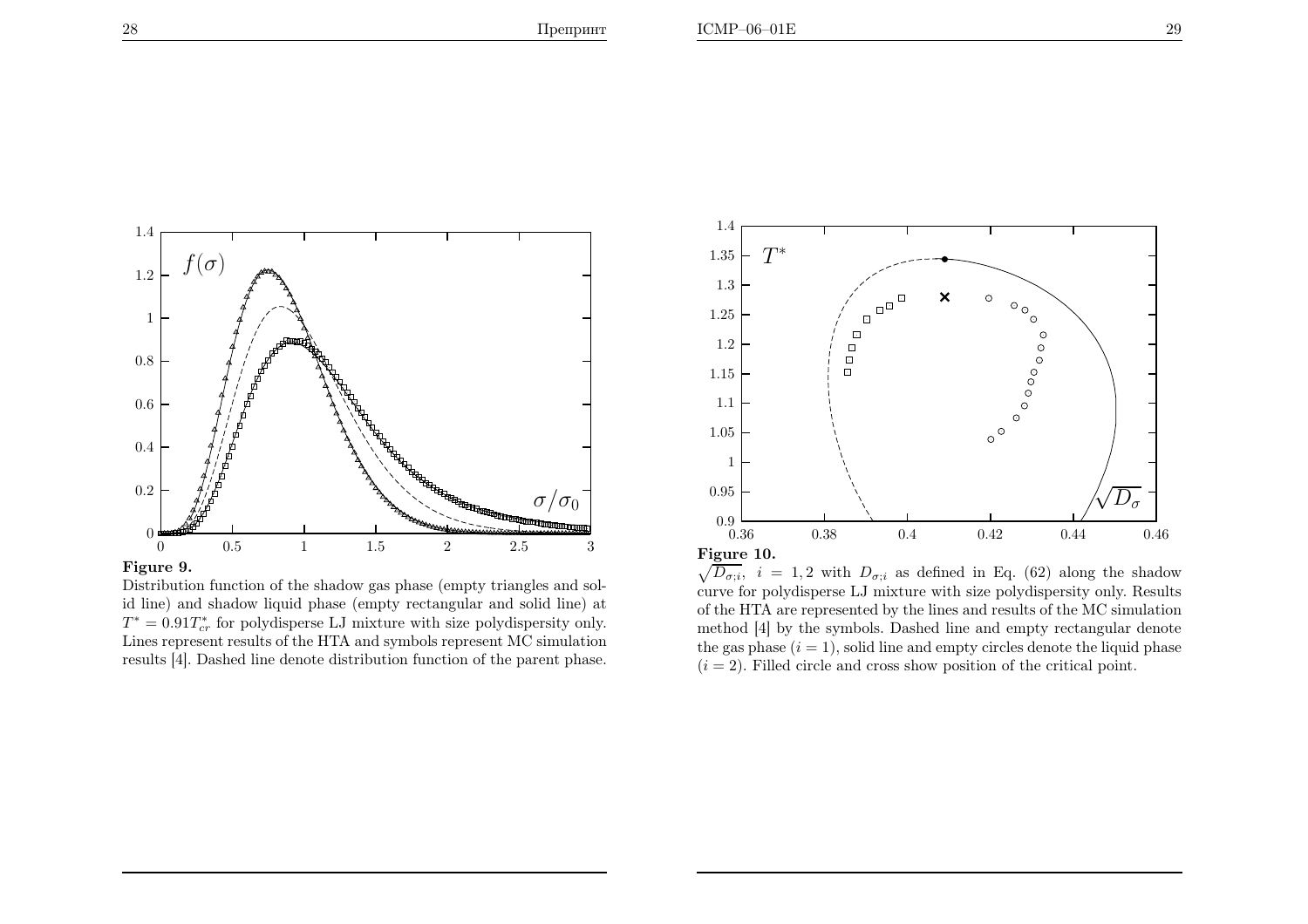

Figure 11.

 $\langle \sigma \rangle_i$ ,  $i = 1, 2$  as defined in Eq. (62) along the shadow curve for polydisperse LJ mixture with size polydispersity only. Results of the HTA are represented by the lines and results of the MC simulation method [4] by the symbols. Dashed line and empty rectangular denote the gas <sup>p</sup>hase $(i = 1)$ , solid line and empty circles denote the liquid phase  $(i = 2)$ . Filled circle and cross show position of the critical point.



Figure 12.

Position of the critical point on  $T^*$  vs  $\eta$  plane. Filled circles denote MC simulation results [4] and empty circles denote results of the presenttheory.